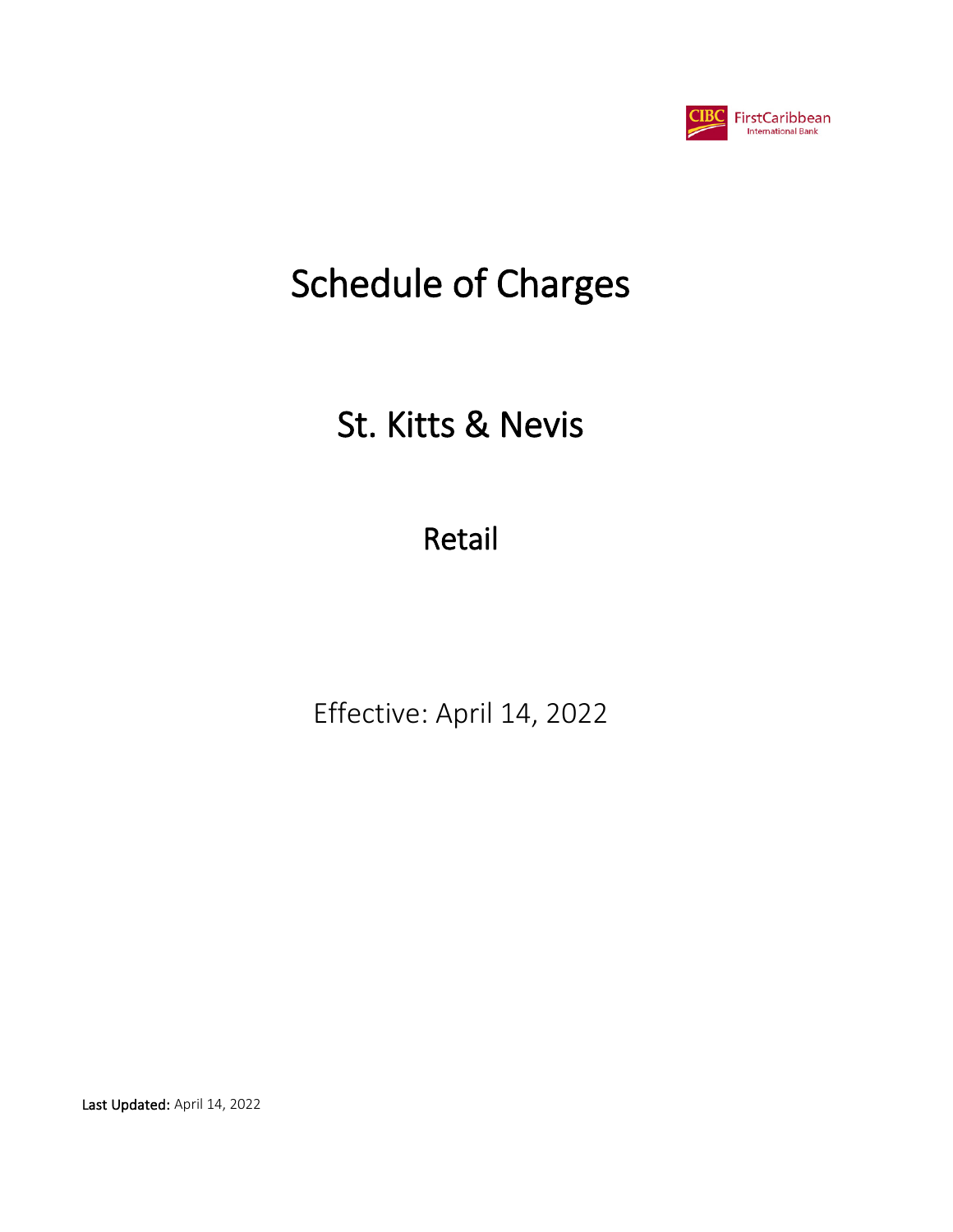

**CONTENTS** 

- PERSONAL DEPOSIT AND TRANSACTION ACCOUNTS LOCAL CURRENCY
- PERSONAL DEPOSIT AND TRANSACTION ACCOUNTS FOREIGN CURRENCY
- SUNDRY SERVICES
- LENDING AND CARD SERVICES
- CORPORATE SERVICES
- TRADE SERVICES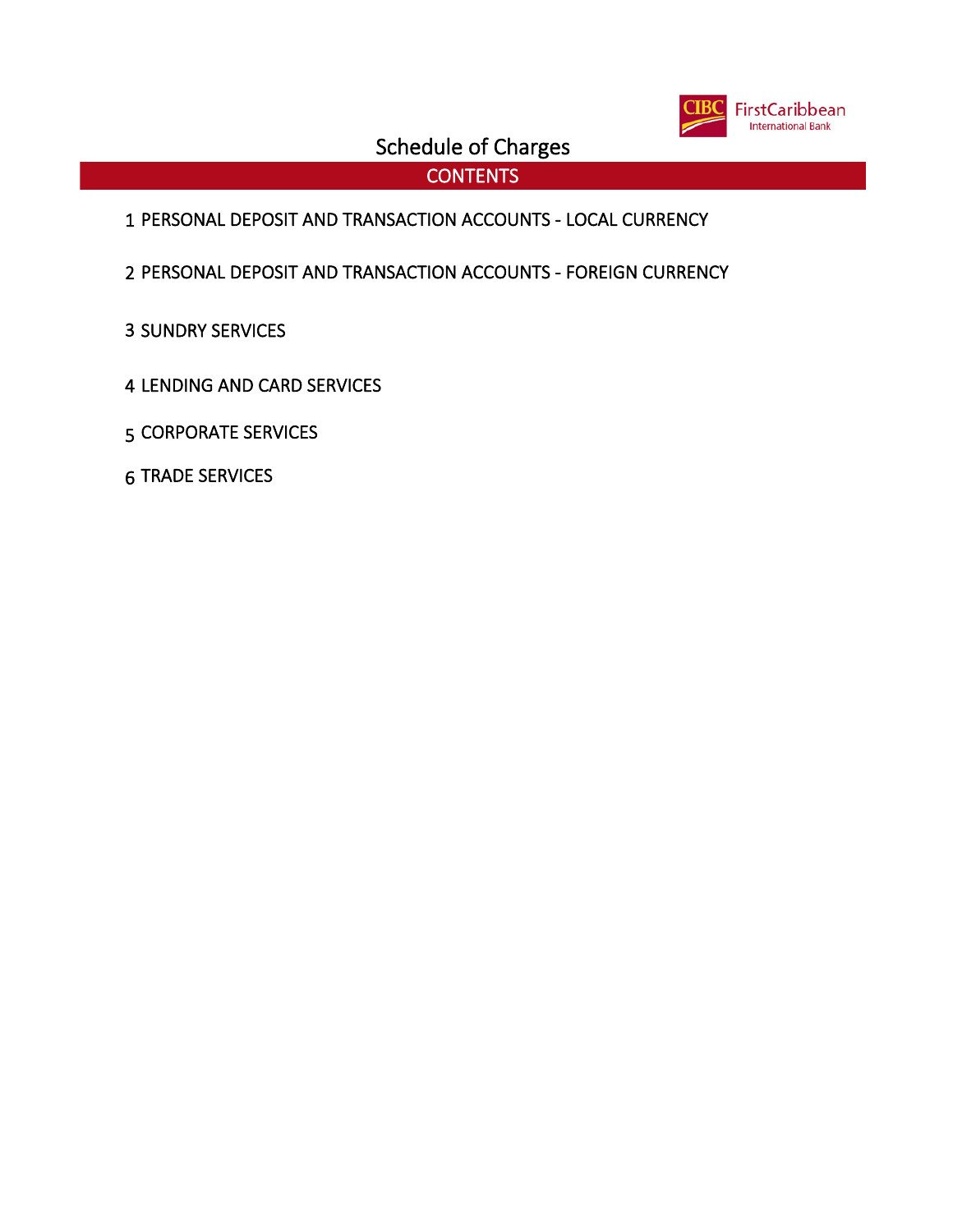

| PERSONAL DEPOSIT AND TRANSACTION ACCOUNTS - LOCAL CURRENCY |                             |                      |                     |  |  |  |
|------------------------------------------------------------|-----------------------------|----------------------|---------------------|--|--|--|
|                                                            | <b>CHARGES</b><br>(pre-VAT) | <b>VAT</b><br>17.00% |                     |  |  |  |
| Regular Chequing Accounts (Product Code 504, 505, 514)     |                             |                      |                     |  |  |  |
| Monthly Service Fee                                        | \$21.37                     | \$3.63               | \$25.00             |  |  |  |
| Transactions Fees: In Branch/Over-The-Counter              |                             |                      |                     |  |  |  |
| Free Debits per month                                      | Nil                         |                      | Nil                 |  |  |  |
| Debits/Withdrawals fee (after free debits)                 | \$4.62                      | \$0.78               | \$5.40 + stamp duty |  |  |  |
| Free Credits per month                                     | Unlimited                   |                      | Unlimited           |  |  |  |
| Credits/Deposits fee (after free credits)                  | Free                        |                      | Free                |  |  |  |
| Chequing Plus Accounts (Product Code 512, 535)             |                             |                      |                     |  |  |  |
| Monthly Service Fee                                        | \$27.00                     | \$4.59               | \$31.59             |  |  |  |
| Transactions: In Branch/Over-The-Counter                   |                             |                      |                     |  |  |  |
| Free Debits per month                                      | Nil                         |                      | Nil                 |  |  |  |
| Debits/Withdrawals fee (after free debits)                 | \$2.14                      | \$0.36               | \$2.50 + stamp duty |  |  |  |
| Free Credits per month                                     | Unlimited                   |                      | Unlimited           |  |  |  |
| Credits/Deposits fee (after free credits)                  | Free                        |                      | Free                |  |  |  |
|                                                            |                             |                      |                     |  |  |  |
| Platinum Chequing Accounts (Product Code 790)              |                             |                      |                     |  |  |  |
| Average Balance to avoid monthly service fee               | N/A                         |                      | N/A                 |  |  |  |
| Monthly Service Fee for falling below average balance      | N/A                         |                      | N/A                 |  |  |  |
| Transactions: In Branch/Over-The-Counter                   |                             |                      |                     |  |  |  |
| Free Debits per month                                      | Unlimited                   |                      | Unlimited           |  |  |  |
| Debits/Withdrawals fee (after free debits)                 | Free                        |                      | Free                |  |  |  |
| Free Credits per month                                     | Unlimited                   |                      | Unlimited           |  |  |  |
| Credits/Deposits fee (after free credits)                  | Free                        |                      | Free                |  |  |  |
| Regular Savings Accounts (Product Code 517)                |                             |                      |                     |  |  |  |
| Monthly Service Fee                                        | \$8.55                      | \$1.45               | \$10.00             |  |  |  |
| Transactions: In Branch/Over-The-Counter                   |                             |                      |                     |  |  |  |
| Free Debits per month                                      | Nil                         |                      | Nil                 |  |  |  |
| Debits/Withdrawals fee                                     | \$2.56                      | \$0.44               | \$3.00 + stamp duty |  |  |  |
| Free Credits per month                                     | Unlimited                   |                      | Unlimited           |  |  |  |
| Credits/Deposits fee (after free credits)                  | Free                        |                      | Free                |  |  |  |
|                                                            |                             |                      |                     |  |  |  |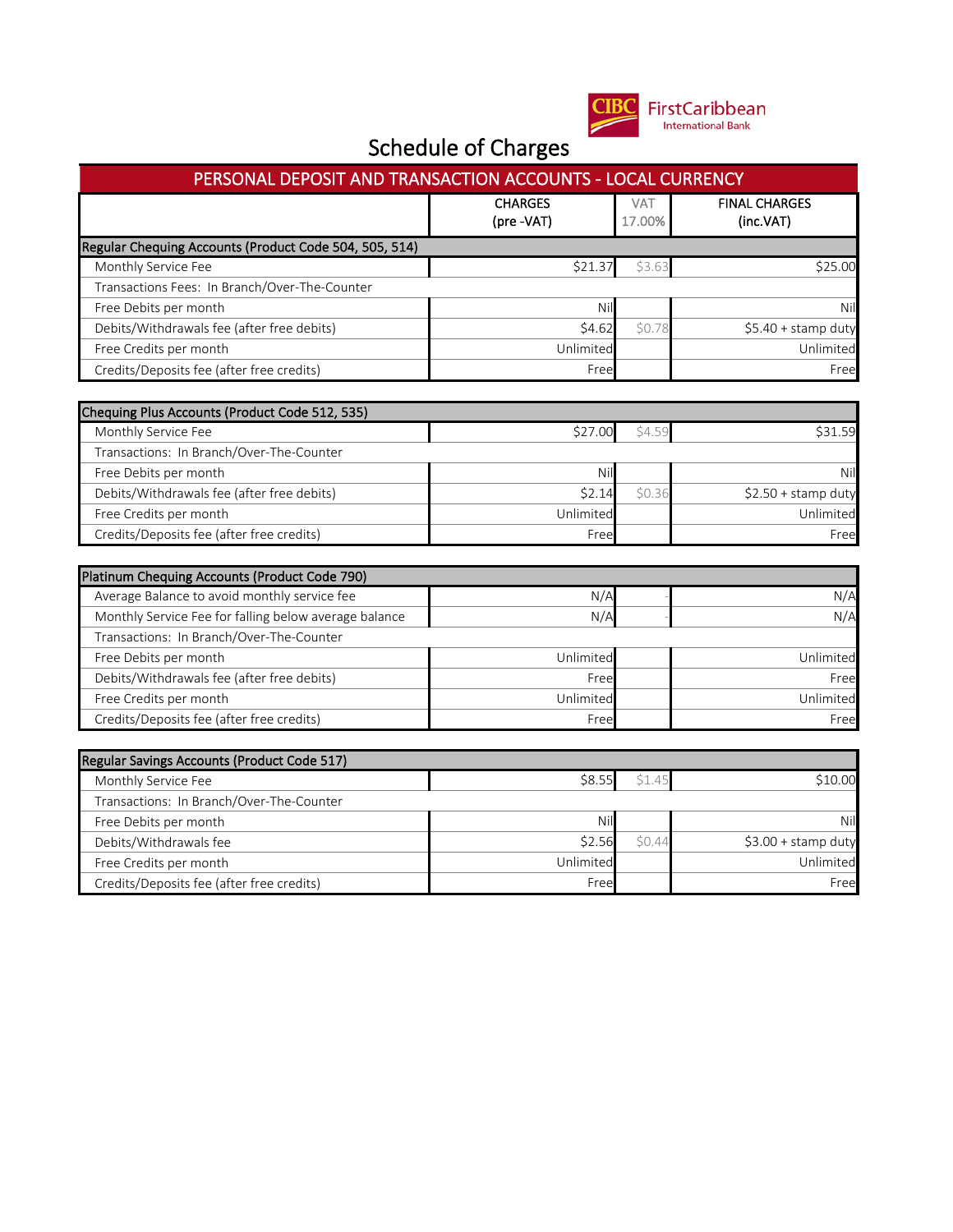

| PERSONAL DEPOSIT AND TRANSACTION ACCOUNTS - LOCAL CURRENCY                                 |                  |            |                                                |  |
|--------------------------------------------------------------------------------------------|------------------|------------|------------------------------------------------|--|
|                                                                                            | <b>CHARGES</b>   | <b>VAT</b> | <b>FINAL CHARGES</b>                           |  |
|                                                                                            | (pre -VAT)       | 17.00%     | (inc.VAT)                                      |  |
| Savings Plus Accounts (Product Code 520)                                                   |                  |            |                                                |  |
| Monthly Service Fee                                                                        | \$12.82          | \$2.18     | \$15.00                                        |  |
| Transactions: In Branch/Over-The-Counter                                                   |                  |            |                                                |  |
| Free Debits per month                                                                      | Nil              |            | Nil                                            |  |
| Debits/Withdrawals fee (after free debits)                                                 | \$2.14           | \$0.36     | \$2.50 + stamp duty                            |  |
| Free Credits per month                                                                     | Unlimited        |            | Unlimited                                      |  |
| Credits/Deposits fee (after free credits)                                                  | Free             |            | Free                                           |  |
|                                                                                            |                  |            |                                                |  |
| Direct Banking Accounts (Product Code 709)<br>Average Balance to avoid monthly service fee | N/A              |            | N/A                                            |  |
|                                                                                            | \$0.00           | \$0.00     | \$0.00                                         |  |
| Monthly Service Fee for falling below average balance                                      |                  |            |                                                |  |
| Transactions: In Branch/Over-The-Counter                                                   | Nil              |            | Nil                                            |  |
| Free Debits per month                                                                      | \$10.00          | \$1.70     |                                                |  |
| Debits/Withdrawals fee                                                                     |                  |            | \$11.70 + stamp duty                           |  |
| Free Credits per month                                                                     | Nil              |            | Nil                                            |  |
| Credits/Deposits fee                                                                       | \$10.00          | \$1.70     | \$11.70                                        |  |
|                                                                                            |                  |            |                                                |  |
| Bank@Work Accounts (Product Code 829)                                                      |                  |            |                                                |  |
| Average Balance to avoid monthly service fee                                               | N/A              |            | N/A                                            |  |
| Monthly Service Fee for falling below average balance                                      | \$0.00           | \$0.00     | \$0.00                                         |  |
| Transactions: In Branch/Over-The-Counter                                                   |                  |            |                                                |  |
| Free Debits per month                                                                      | 10               |            | 10                                             |  |
| Debits/Withdrawals fee                                                                     | \$2.05           | \$0.35     | \$2.40 + stamp duty                            |  |
| Free Credits per month                                                                     | Unlimited        |            | Unlimited                                      |  |
| Credits/Deposits fee                                                                       | Ni               |            | Nil                                            |  |
| Bank@School Accounts (Product Code 806)                                                    |                  |            |                                                |  |
|                                                                                            | N/A              |            | N/A                                            |  |
|                                                                                            |                  |            |                                                |  |
| Average Balance to avoid monthly service fee                                               |                  |            |                                                |  |
| Monthly Service Fee for falling below average balance                                      | \$0.00           | \$0.00     |                                                |  |
| Transactions: In Branch/Over-The-Counter                                                   |                  |            |                                                |  |
| Free Debits per month                                                                      | Unlimited        |            |                                                |  |
| Debits/Withdrawals fee (after free debits)                                                 | Nil              |            |                                                |  |
| Free Credits per month<br>Credits/Deposits fee (after free credits)                        | Unlimited<br>Nil |            | \$0.00<br>Unlimited<br>Nil<br>Unlimited<br>Nil |  |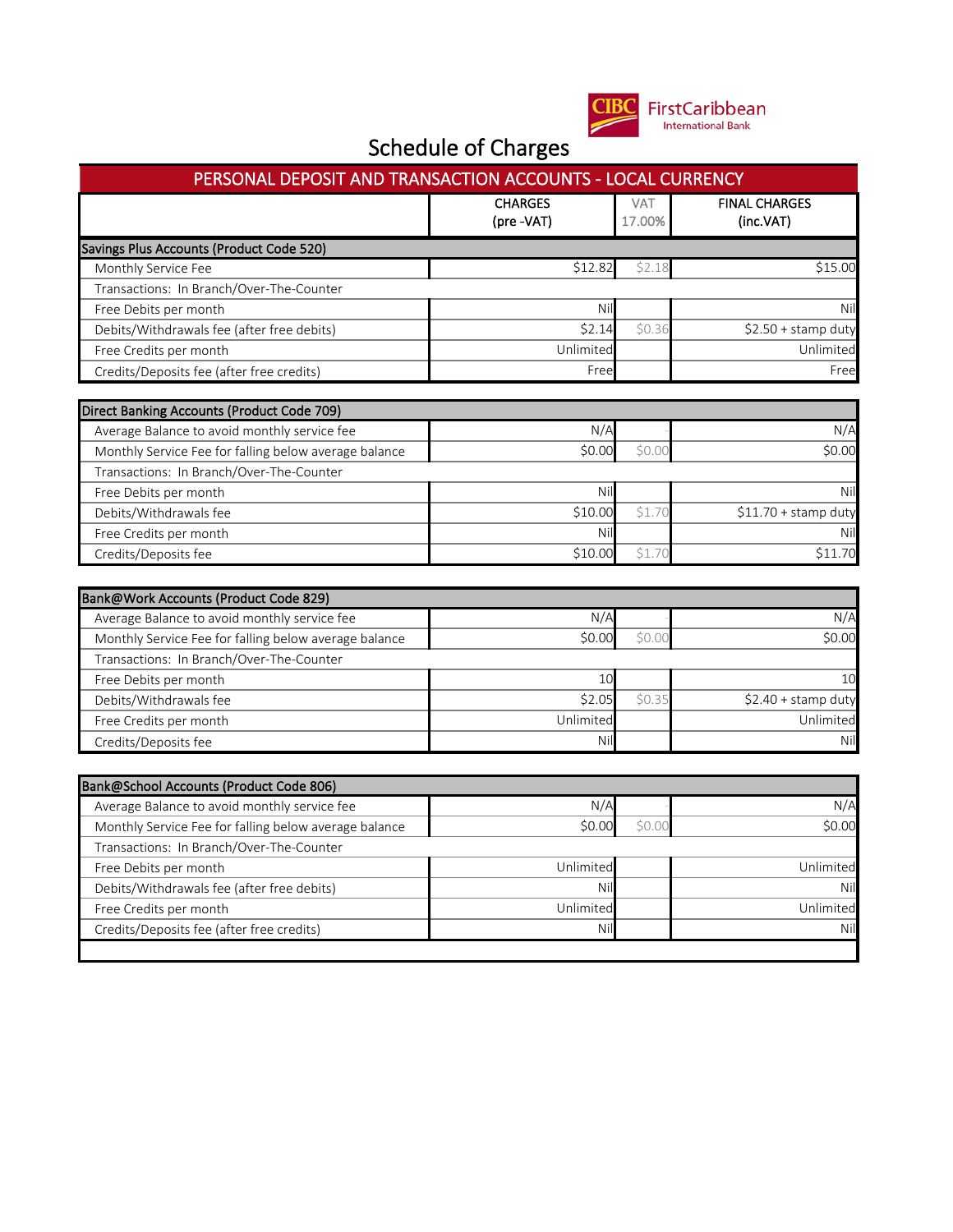

| PERSONAL DEPOSIT AND TRANSACTION ACCOUNTS - LOCAL CURRENCY |                              |                                   |                      |  |  |
|------------------------------------------------------------|------------------------------|-----------------------------------|----------------------|--|--|
|                                                            | <b>CHARGES</b><br>(pre -VAT) | <b>FINAL CHARGES</b><br>(inc.VAT) |                      |  |  |
| SureStart (Junior) Accounts (Product Code 519)             |                              |                                   |                      |  |  |
| Average Balance to avoid monthly service fee               | N/A                          |                                   |                      |  |  |
| Monthly Service Fee for falling below average balance      | Free                         | Free                              |                      |  |  |
| Transactions: In Branch/Over-The-Counter                   |                              |                                   |                      |  |  |
| Free Debits per month                                      |                              |                                   | 4                    |  |  |
| Debits/Withdrawals fee (after free debits)                 | \$1.28                       | \$0.22                            | $$1.50 +$ stamp duty |  |  |
| Free Credits per month                                     | Unlimited<br>Unlimited       |                                   |                      |  |  |
| Credits/Deposits fee (after free credits)                  | Free<br>Free                 |                                   |                      |  |  |
| See Sundry Services Section for Applicable ABM charges     |                              |                                   |                      |  |  |

| Seniors Chequing Accounts (Product Code 508)          |           |  |           |  |  |
|-------------------------------------------------------|-----------|--|-----------|--|--|
| Average Balance to avoid monthly service fee          | N/A       |  | N/A       |  |  |
| Monthly Service Fee for falling below average balance | Free      |  | Free      |  |  |
| Transactions: In Branch/Over-The-Counter              |           |  |           |  |  |
| Free Debits per month                                 | Unlimited |  | Unlimited |  |  |
| Debits/Withdrawals fee (after free debits)            | Free      |  | Free      |  |  |
| Free Credits per month                                | Unlimited |  | Unlimited |  |  |
| Credits/Deposits fee (after free credits)             | Free      |  | Free      |  |  |

| Seniors Savings Accounts (Product Code 518)           |           |  |           |  |  |
|-------------------------------------------------------|-----------|--|-----------|--|--|
| Average Balance to avoid monthly service fee          | N/A       |  | N/A       |  |  |
| Monthly Service Fee for falling below average balance | Free      |  | Free      |  |  |
| Transactions: In Branch/Over-The-Counter              |           |  |           |  |  |
| Free Debits per month                                 | Unlimited |  | Unlimited |  |  |
| Debits/Withdrawals fee (after free debits)            | Free      |  | Free      |  |  |
| Free Credits per month                                | Unlimited |  | Unlimited |  |  |
| Credits/Deposits fee (after free credits)             | Free      |  | Free      |  |  |

| <b>Fixed Deposit Accounts</b>                    |                   |                    |
|--------------------------------------------------|-------------------|--------------------|
| Transfer to another internal account on maturity | Free              | Freel              |
| Transfer to another institution on maturity      | Draft or Wire Fee | Draft or Wire Feel |

*Notes:*

*1. \* - Product/Service Not offered to new clients*

*2. Senior Chequing & Savings Accounts - Commission Free Services on Local Mgr Cheques, Standing Orders & Traveller's Cheques*

*3. All figures are quoted in Eastern Caribbean Dollars unless otherwise stated.*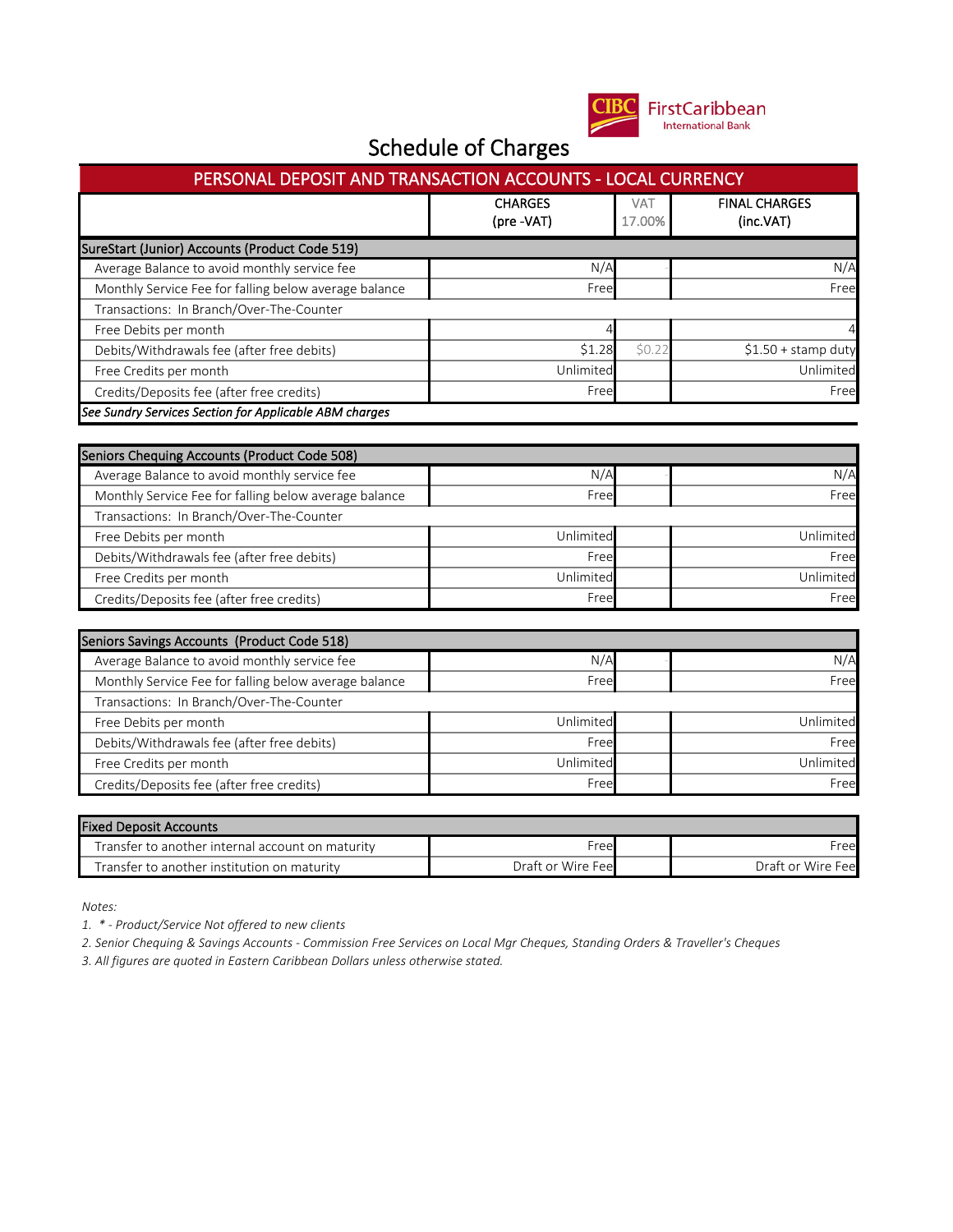

#### PERSONAL DEPOSIT AND TRANSACTION ACCOUNTS - FOREIGN CURRENCY

|                                            | <b>CHARGES</b><br>(pre -VAT) | <b>VAT</b><br>17.00% | <b>FINAL CHARGES</b><br>(inc.VAT) |
|--------------------------------------------|------------------------------|----------------------|-----------------------------------|
| UNITED STATES DOLLAR (USD)                 |                              |                      |                                   |
| USD Chequing Accounts (Product Code 506)   |                              |                      |                                   |
| Monthly Service Fee                        | <b>USD 15.00</b>             | <b>USD 2.55</b>      | USD 17.55                         |
| Transactions: In Branch/Over-The-Counter   |                              |                      |                                   |
| Free Debits per month                      | C.                           |                      |                                   |
| Debits/Withdrawals fee (after free debits) | <b>USD 1.00</b>              | <b>USD 0.17</b>      | $USD1.17 + stamp$ duty            |
| Free Credits per month                     |                              |                      |                                   |
| Credits/Deposits fee (after free credits)  | <b>USD 1.00</b>              | <b>USD 0.17</b>      | USD 1 17                          |

| <b>POUND STERLING (GBP)</b>                |           |          |                        |
|--------------------------------------------|-----------|----------|------------------------|
| GBP Chequing Accounts (Product Code 507)   |           |          |                        |
| Monthly Service Fee                        | GBP 15.00 | GBP 2.55 | GBP 17.55              |
| Transactions: In Branch/Over-The-Counter   |           |          |                        |
| Free Debits per month                      |           |          |                        |
| Debits/Withdrawals fee (after free debits) | GBP 1.00  | GBP 0.17 | $GBP1.17 + stamp$ duty |
| Free Credits per month                     |           |          |                        |
| Credits/Deposits fee (after free credits)  | GBP 1.00  | GBP 0.17 | GBP 1.17               |

*Notes:*

*1. \* - Product/Service Not offered to new clients*

*2. All figures are quoted in Eastern Caribbean Dollars unless otherwise stated.*

*3. EUR currency fixed deposits and transaction accounts, where offered, are charged at a rate of 0.70% per annum.*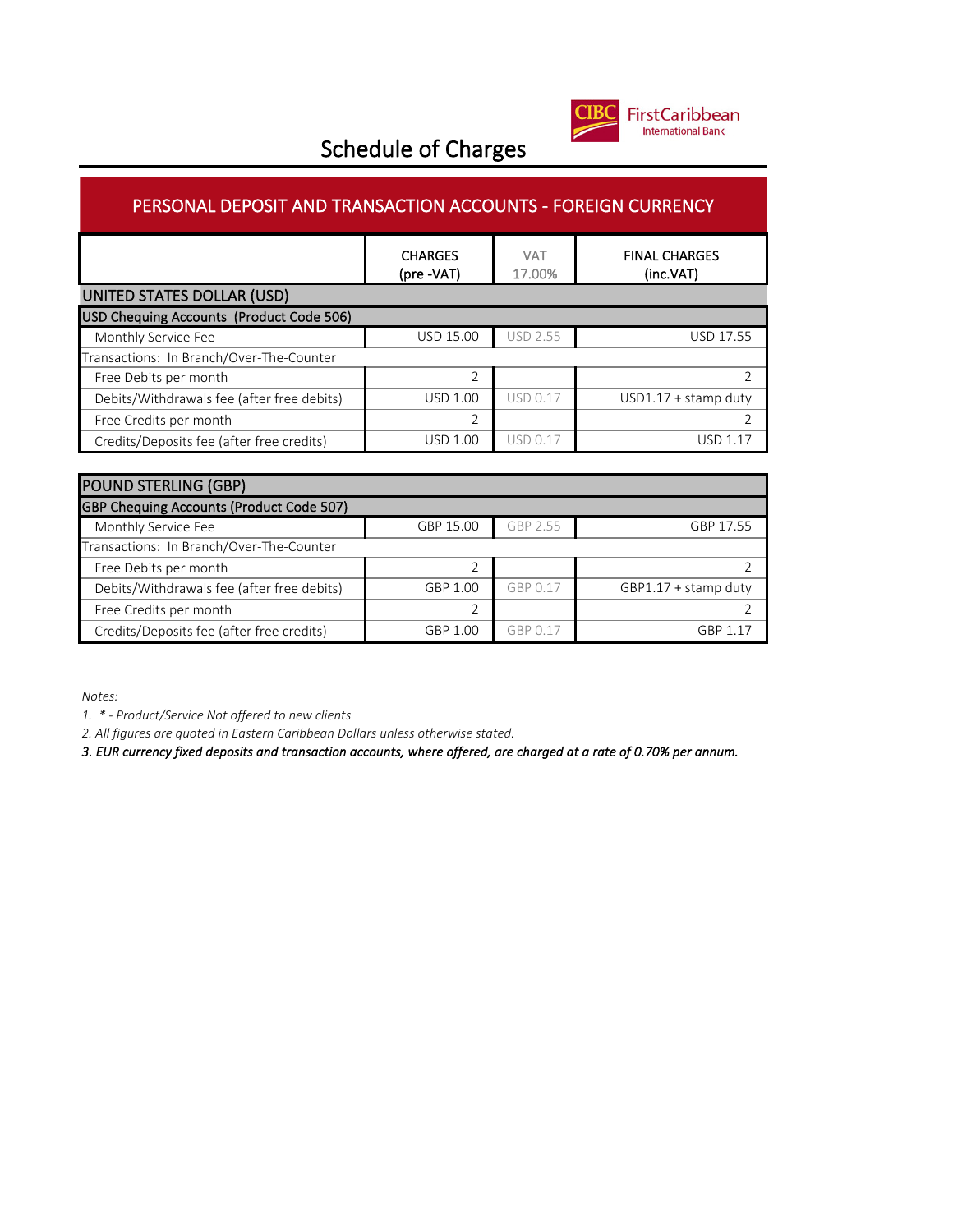

|                                                                                              | <b>SUNDRY SERVICES</b> |                              |               |                 |                                   |                     |
|----------------------------------------------------------------------------------------------|------------------------|------------------------------|---------------|-----------------|-----------------------------------|---------------------|
|                                                                                              |                        | <b>CHARGES</b><br>(pre -VAT) | VAT<br>17.00% |                 | <b>FINAL CHARGES</b><br>(inc.VAT) |                     |
| <b>ONLINE BANKING</b>                                                                        |                        |                              |               |                 |                                   |                     |
| Monthly Access Fee                                                                           |                        | No Charge                    |               |                 |                                   | No Charge           |
| 1st Insights                                                                                 |                        | No Charge                    |               |                 |                                   | No Charge           |
| <b>WIRE TRANSFERS</b>                                                                        |                        |                              |               |                 |                                   |                     |
| International Wire Transfers (local equivalent):                                             | Via Branch             | Via Internet                 | Branch        | Internet        | Via Branch                        | Via Internet        |
| \$1 to \$99,999.99                                                                           | \$130.50               | \$78.50                      | \$22.19       | \$13.35         | \$152.69                          | \$91.85             |
| \$100,000 and Over                                                                           | \$140.50               | \$83.50                      | \$23.89       | \$14.20         | \$164.39                          | \$97.70             |
| <b>1st Send Wire Transfer</b>                                                                |                        |                              |               |                 |                                   |                     |
| \$1 to \$1,350.00                                                                            | N/A                    | \$40.17                      | N/A           | \$6.83          | N/A                               | \$47.00             |
| \$1,350.01 to \$27,000.00                                                                    | N/A                    | \$66.67                      | N/A           | \$11.33         | N/A                               | \$78.00             |
| Local / Regional Transfers                                                                   |                        |                              |               |                 |                                   |                     |
| To /from an account held at other local banks via<br>RTGS (local currency transactions only) | N/A                    | N/A                          | N/A           | N/A             | N/A                               | N/A                 |
| To an account held at one of our regional branches                                           | \$40.00                | \$30.00                      | \$6.80        | \$5.10          | \$46.80                           | \$35.10             |
| <b>Incoming Wire Transfers</b>                                                               |                        |                              |               |                 |                                   |                     |
| To credit an account at one of our branches                                                  |                        | \$36.58                      |               | \$6.22          | \$42.80                           |                     |
| To credit an account held at other local banks                                               |                        | \$43.42                      |               | \$7.38          |                                   | \$50.80             |
| Payable on presentation of Photo Identification                                              |                        | \$58.50                      |               | \$9.95          |                                   | \$68.45             |
| Returned Wire Payments: Incoming and Outgoing                                                |                        | USD 30.00                    |               | <b>USD 5.10</b> |                                   | USD35.1 Equivalent  |
| <b>Tracers on Wire Transfers</b>                                                             |                        | USD 40.00                    |               | <b>USD 6.80</b> |                                   | USD46.8 Equivalent  |
| If sender wishes to pay correspondent fees on wires                                          |                        | USD 24.00                    |               | <b>USD 4.08</b> |                                   | USD28.08 Equivalent |
| Notes:                                                                                       |                        |                              |               |                 |                                   |                     |
| 1 All figures are quoted in local currency unless otherwise stated                           |                        |                              |               |                 |                                   |                     |

*1. All figures are quoted in local currency unless otherwise stated.*

*2. RTGS - Real Time Gross Settlement is an initiative of some local Central Banks that allows commercial banks to make (large) inter-bank transactions in real-time in local currency*

*3. All wires are sent for Beneficiary to pay Correspondent fees by default. If the sender wishes to pay this fee, US\$24 will be added upfront to the cost of the wire.*

| <b>DRAFTS</b>                                           |                    |               |                       |
|---------------------------------------------------------|--------------------|---------------|-----------------------|
| Local Draft (Manager's Cheque)                          | \$15.00            | \$2.55        | $$17.55 +$ Stamp Duty |
| USD Currency Draft                                      | \$45.21            | \$7.69        | $$52.9 + Stamp$ Duty  |
| Other Foreign Currency Draft                            | \$45.21            | \$7.69        | $$52.9 + Stamp$ Duty  |
| Tracers on Local Drafts                                 | \$25.00            | \$4.25        | $$29.25 + Costs$      |
| Tracers on Foreign Drafts                               | \$92.31            | \$15.69       | $$108 + Costs$        |
| Stop Payment on Local Drafts                            | \$40.00            | <b>\$6.80</b> | $$46.8 + Costs$       |
| Stop Payment on Foreign Drafts: (includes foreign bank) |                    |               |                       |
| charges)                                                | \$170.59           | \$29.00       | \$199.59              |
| Duplicate / Replacement Drafts                          | Original Draft Fee |               | Original Draft Fee    |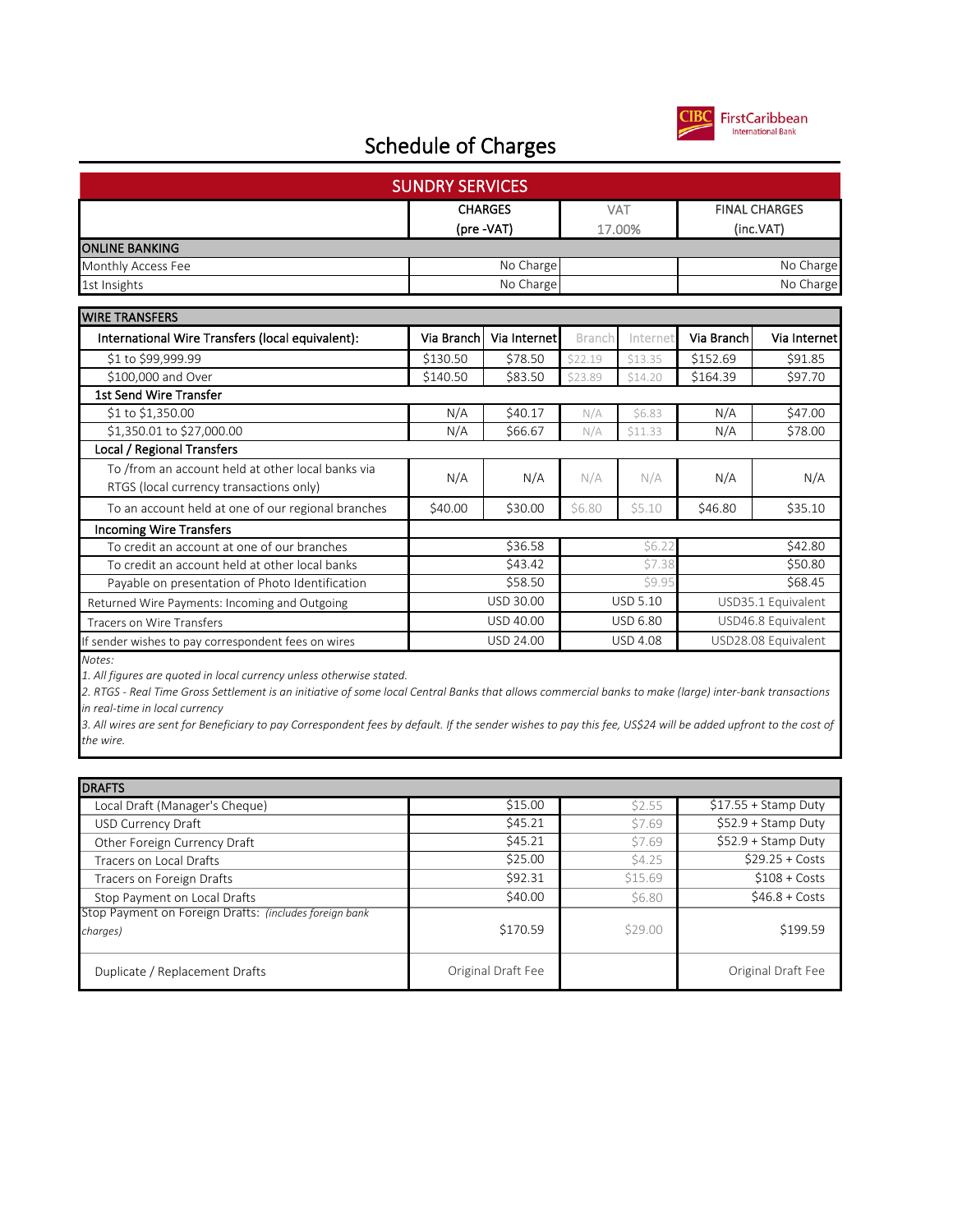

|                                                                 | <b>SUNDRY SERVICES</b>              |                         |                                      |
|-----------------------------------------------------------------|-------------------------------------|-------------------------|--------------------------------------|
|                                                                 | <b>CHARGES</b>                      | <b>VAT</b>              | <b>FINAL CHARGES</b>                 |
|                                                                 | (pre -VAT)                          | 17.00%                  | (inc.VAT)                            |
|                                                                 |                                     |                         |                                      |
| <b>MAIL TRANSFERS</b>                                           |                                     |                         |                                      |
| Outgoing: Inland                                                | 0.50%. Min. \$10.00<br>+ stamp duty | 0.085%, Min.<br>\$1.170 | 0.585%. Min. \$11.70<br>+ stamp duty |
| Outgoing: Overseas                                              | 0.50%. Min. \$10.00                 | 0.085%, Min.            | 0.585%. Min. \$11.70                 |
| Incoming: Processing Fee                                        | \$10.00                             | \$1.70                  | \$11.70                              |
| Incoming: Payment to Other Institutions                         | \$135.00                            | \$22.95                 | \$157.95                             |
|                                                                 |                                     |                         |                                      |
| <b>TRAVELERS CHEQUES</b>                                        |                                     |                         |                                      |
| Cashed In - American Express                                    | \$27.69                             | \$4.71                  | \$32.4 +Stamp Duty                   |
| Cashed In - VISA                                                | \$27.69                             | \$4.71                  | \$32.4 +Stamp Duty                   |
|                                                                 |                                     |                         |                                      |
| <b>STANDING ORDERS</b>                                          |                                     |                         |                                      |
| Set-up                                                          | \$10.00                             | \$1.70                  | $\overline{$}11.70$                  |
| Amendment                                                       | \$15.00                             | \$2.55                  | \$17.55                              |
| Internal Standing Orders                                        |                                     |                         |                                      |
| Between accounts                                                | \$10.00                             | \$1.70                  | \$11.70                              |
| To make a loan payment or pay annual fees for a bank<br>service | Free                                |                         | Free                                 |
| To transfer funds LOCALLY                                       | \$10.00                             | \$1.70                  | \$11.7 +Draft fee                    |
| To transfer funds OVERSEAS                                      | \$10.00                             | \$1.70                  | \$11.7 + Draft/Wire fee              |
|                                                                 |                                     |                         |                                      |
| <b>BILL PAYMENT</b>                                             |                                     |                         |                                      |
| Via the Internet                                                | Free                                |                         | Free                                 |
| Via the Branch Counter                                          | N/A                                 |                         | N/A                                  |
| Via the ABM                                                     | N/A                                 |                         | N/A                                  |
| Via Standing Order (bills are sent to bank for payment)         | \$15.00                             | \$2.55                  | \$17.55 per payment                  |
| Via Direct Debit (Pre-Authorized Payment)                       | N/A                                 |                         | N/A                                  |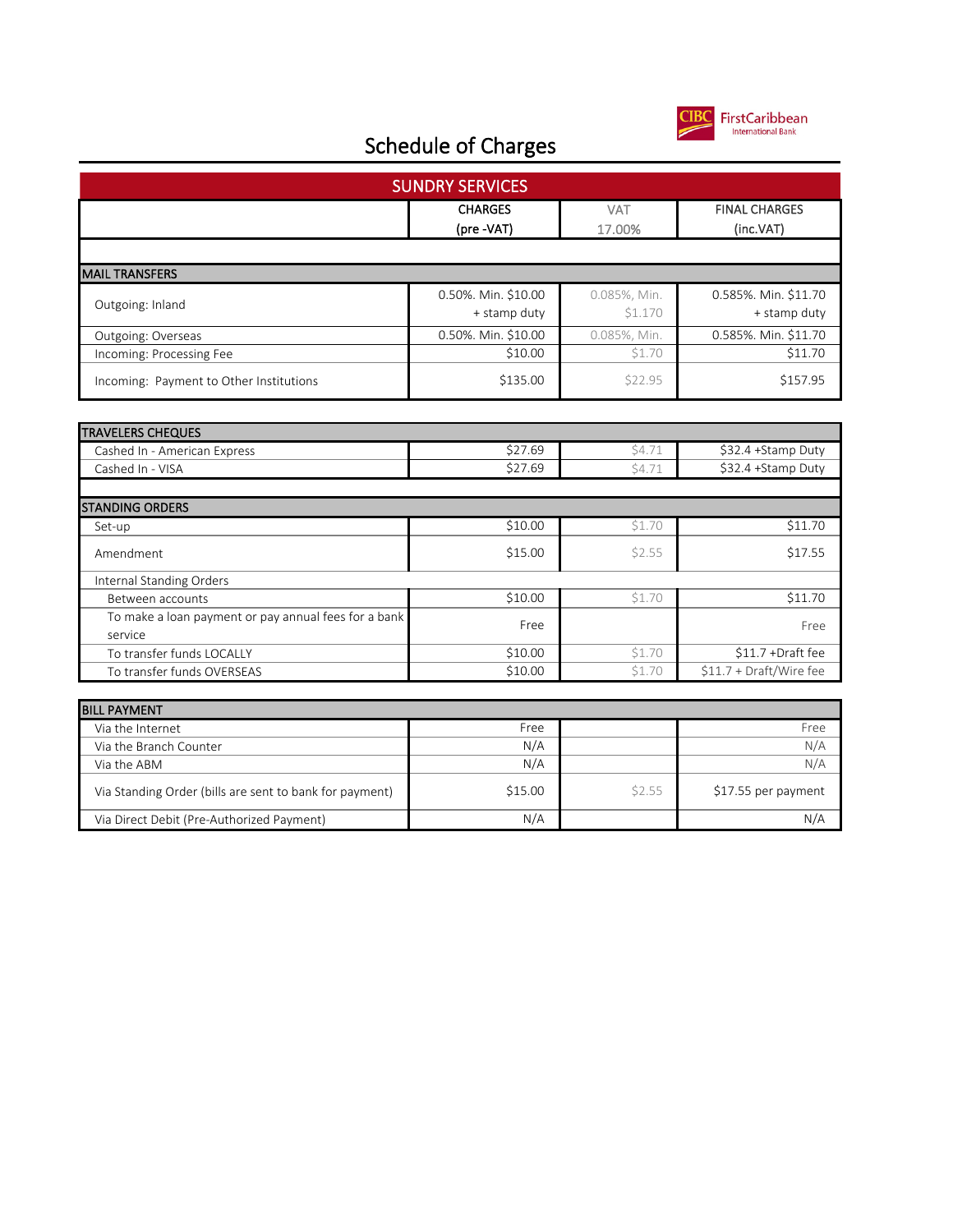

| <b>SUNDRY SERVICES</b>                                                                         |                   |         |                      |  |  |  |  |
|------------------------------------------------------------------------------------------------|-------------------|---------|----------------------|--|--|--|--|
|                                                                                                | <b>CHARGES</b>    | VAT     | <b>FINAL CHARGES</b> |  |  |  |  |
|                                                                                                | (pre -VAT)        | 17.00%  | (inc.VAT)            |  |  |  |  |
| <b>TRANSFER BETWEEN ACCOUNTS</b>                                                               |                   |         |                      |  |  |  |  |
| By customer via ABM, telephone or internet banking                                             | Free              |         | Free                 |  |  |  |  |
| By customer via another Bank's ABM                                                             | N/A               |         | N/A                  |  |  |  |  |
| By us on written/faxed/telephoned instructions or to cover                                     | \$42.73           | \$7.26  | \$50.00              |  |  |  |  |
| cheques without prior instructions                                                             |                   |         |                      |  |  |  |  |
|                                                                                                |                   |         |                      |  |  |  |  |
| <b>CHEQUE RELATED</b>                                                                          |                   |         |                      |  |  |  |  |
| Cheque Books (all styles)                                                                      | Cost + stamp duty |         | Cost + stamp duty    |  |  |  |  |
| Stop payment on a local cheque (all reasons)<br>Stop payment on a roreign cheque (all reasons) | \$40.00           | \$6.80  | \$46.8 each          |  |  |  |  |
|                                                                                                | \$170.59          | \$29.00 | \$199.59             |  |  |  |  |
| Charge backs - (items returned to us by another bank)                                          |                   |         |                      |  |  |  |  |
| Local Cheque                                                                                   | \$50.00           | \$8.50  | \$58.50              |  |  |  |  |
| Foreign Cheque                                                                                 | \$119.66          | \$20.34 | \$140.00             |  |  |  |  |
| *Non-Sufficient Funds (return cheque charge)                                                   | \$100.00          | \$17.00 | \$117.00/\$45.00     |  |  |  |  |
| Foreign Cheque Processing Fee                                                                  | \$6.92            | \$1.18  | 8.1+ stamp duty      |  |  |  |  |
| Third Party cheque cashing Fee                                                                 | \$8.55            | \$1.45  | \$10.00              |  |  |  |  |
| <b>ABM</b>                                                                                     |                   |         |                      |  |  |  |  |
| New issue/replacement of expired or stolen card                                                | Free              |         | Free                 |  |  |  |  |
| Replacement of lost card                                                                       | \$50.00           | \$8.50  | \$58.50              |  |  |  |  |
| **Mini Statement Print                                                                         | \$1.28            | \$0.22  | \$1.50               |  |  |  |  |
| <b>ABM Deposits</b>                                                                            | Free              |         | Free                 |  |  |  |  |
| ABM Withdrawals:                                                                               |                   |         |                      |  |  |  |  |
| At a FirstCaribbean ABM                                                                        | \$1.71            | \$0.29  | \$2.00               |  |  |  |  |
| At another Bank's ABM                                                                          | N/A               |         | N/A                  |  |  |  |  |
| Point of Sale Purchases                                                                        | \$0.85            | \$0.15  | \$1.00               |  |  |  |  |
| **FREE ABM Withdrawals & Ministatements for the following account types:                       |                   |         |                      |  |  |  |  |
| Direct Banking, Bank@Work, Bank@School, Senior Savings, Senior Chequing                        |                   |         |                      |  |  |  |  |
| <b>STATEMENTS</b>                                                                              |                   |         |                      |  |  |  |  |

| Mailed/Regular/diary filled statement                         | Free                |         | Free      |
|---------------------------------------------------------------|---------------------|---------|-----------|
| Duplicate/Additional/Interim statement (each)                 | \$54.00             | 59.18   | \$63.18   |
| Screen print/photocopy (per page)                             | \$13.50             | \$2.30  | \$15.80   |
| Held for Collection at the Branch (per annum)                 | \$33.76             | \$5.74  | \$39.50   |
| E-statement:                                                  |                     |         |           |
| Set Up                                                        | No Charge           |         | No Charge |
| Monthly Subscription Fee (to be collected via standing order) |                     |         |           |
| Daily files                                                   | US\$50.00 / account | \$8.50  | \$58.50   |
| Weekly Files                                                  | US\$20.00 / account | J\$3.40 | J\$23.40  |
| Monthly Files                                                 | US\$15.00 / account | J\$2.55 | J\$17.55  |
| <b>Transaction Fee</b>                                        | No charge           |         | No Charge |

| <b>ACCOUNT CLOSURE</b> |         |                           |                                 |
|------------------------|---------|---------------------------|---------------------------------|
| Within 90 days         | \$30.00 | --<br>$\sim$<br>⇒⇒.⊥∪     | くっち<br>$\sim$<br><u>JJJ.IU</u>  |
| Within 180 days        | \$25.00 | $\sim$ $-$<br>ـــ<br>エルムン | c da<br>$\sim$ $\sim$<br>323.ZJ |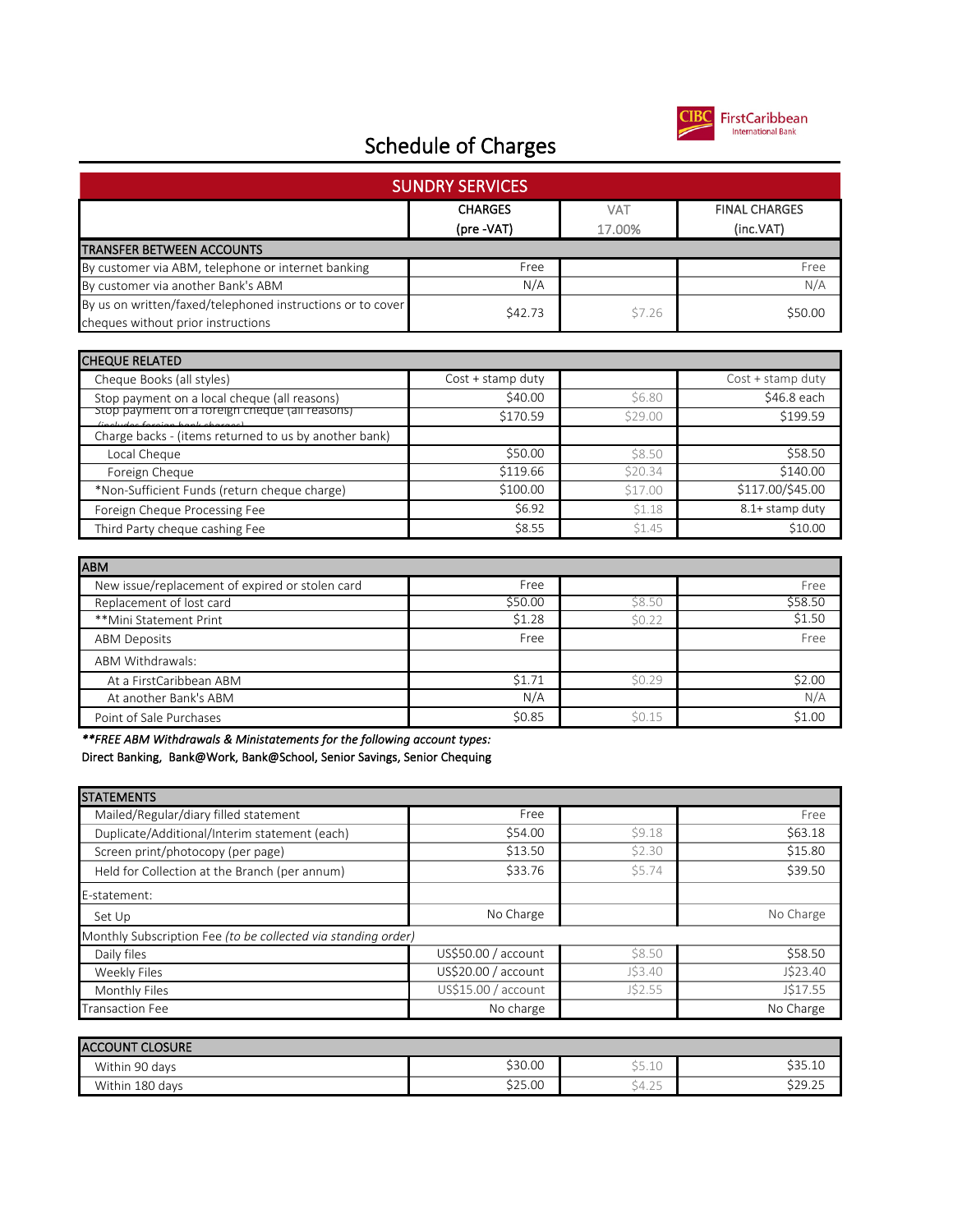

| <b>SUNDRY SERVICES</b>                                  |                             |               |                                   |
|---------------------------------------------------------|-----------------------------|---------------|-----------------------------------|
|                                                         | <b>CHARGES</b><br>(pre-VAT) | VAT<br>17.00% | <b>FINAL CHARGES</b><br>(inc.VAT) |
| <b>DORMANCY PROTECTION</b>                              |                             |               |                                   |
| <b>Initial Notice</b>                                   | \$17.10                     | \$2.91        | \$20.00                           |
| (when account goes dormant after 2 years of inactivity) |                             |               |                                   |
| Notice thereafter (every year of inactivity)            | \$17.10                     | \$2.91        | \$20.00                           |
| Reactivation                                            | Free                        |               | Free                              |
| Transfer to Central Bank (after 15 years of dormancy)   | Free                        |               | Free                              |
| <b>TROUBLESOME ACCOUNTS</b>                             |                             |               |                                   |
| <b>First Notification</b>                               | \$30.00                     | \$5.10        | \$35.10                           |
| Subsequent warning letters                              | \$50.00                     | \$8.50        | \$58.50                           |
| Solicitor's letter                                      | \$50.00                     | \$8.50        | \$58.5 + solicitor's charge       |
|                                                         |                             |               |                                   |
| <b>RESEARCH</b>                                         |                             |               |                                   |
| Where vouchers are held at local branch                 | \$30.00                     | \$5.10        | \$35.10                           |
| Same Month (within 30 days of last statement)           |                             |               |                                   |
| 1-5 Vouchers / Items (charge per hour)                  | \$30.68                     | \$5.22        | \$35.90                           |
| Each additional Voucher / Item                          | Covered above               |               | Covered above                     |
| Up to 3 months                                          |                             |               |                                   |
| 1-5 Vouchers / Items (charge per hour)                  | \$30.68                     | \$5.22        | \$35.90                           |
| Each additional Voucher / Item                          | Covered above               |               | Covered above                     |
| Over 3 months and up to 7 Years                         |                             |               |                                   |
| 1-5 Vouchers / Items (charge per hour)                  | \$39.45                     | \$6.71        | \$46.16                           |
| Each additional Voucher / Item                          | Covered above               |               | Covered above                     |
|                                                         |                             |               |                                   |
| <b>SAFETY DEPOSIT BOXES</b>                             |                             |               |                                   |
| Annual (Rental) Fees                                    |                             |               |                                   |
| Small<br>$(1.5 \times 5)$                               | \$125.00                    | \$21.25       | \$146.25                          |
| Medium (3.5 x 4.5) - Nevis Branch                       | \$150.00                    | \$25.50       | \$175.50                          |
| Medium (2.5 x 5)                                        | \$175.00                    | \$29.75       | \$204.75                          |
| $(2.5 \times 10)$<br>Large                              | \$225.00                    | \$38.25       | \$263.25                          |
|                                                         | Annual fee less             |               | Annual fee less                   |
| **Refund of Annual Rental Fee (box closed before year   | outstanding charges &       |               | outstanding charges &             |
| end)                                                    | taxes                       |               | taxes                             |
| Other Fees                                              |                             |               |                                   |
| Number of free visits                                   | 2 per month                 |               | 2 per month                       |
| Additional visits                                       | \$10.00                     | \$1.70        | \$11.7 per visit                  |
| Forced entry / Drilling of Box                          | \$250.00                    | \$42.50       | \$292.50                          |
| Listing of contents                                     | \$80.00                     | \$13.60       | $$93.6 + cost$                    |
| Estate opening of box                                   | \$80.00                     | \$13.60       | $$93.6 + cost$                    |
| Replacement/Lost Key                                    | \$250.00                    | \$42.50       | \$292.50                          |
| Notification of Safety Deposit arrears                  | \$80.00                     | \$13.60       | $$93.6 + cost$                    |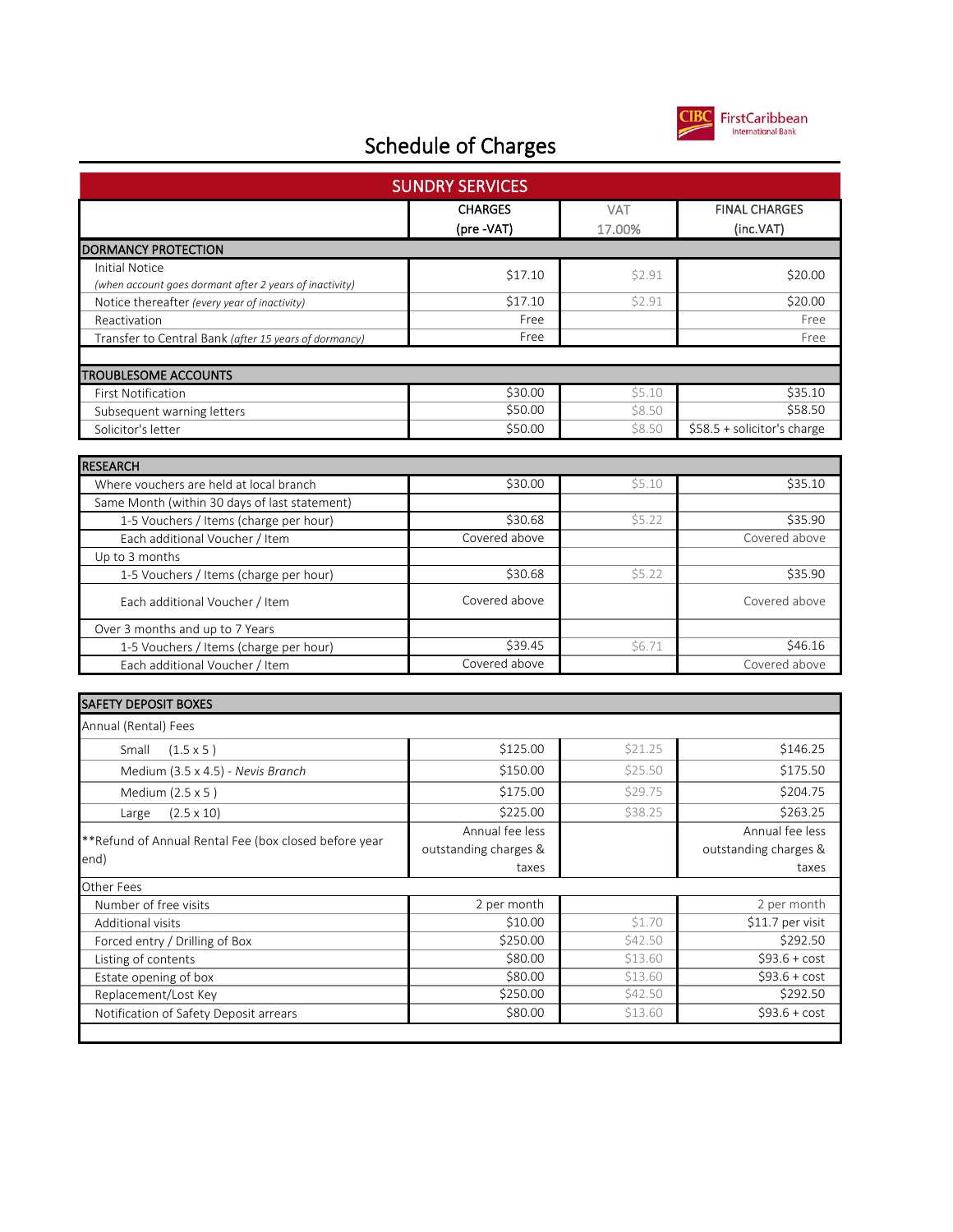

| <b>SUNDRY SERVICES</b>                                                             |                                             |                                      |                                             |
|------------------------------------------------------------------------------------|---------------------------------------------|--------------------------------------|---------------------------------------------|
|                                                                                    | <b>CHARGES</b>                              | <b>VAT</b>                           | <b>FINAL CHARGES</b>                        |
|                                                                                    | (pre -VAT)                                  | 17.00%                               | (inc.VAT)                                   |
| SAFEKEEPING AND SECURITIES                                                         |                                             |                                      |                                             |
| Annual (Rental) Fees                                                               |                                             |                                      |                                             |
| Sealed envelopes (Letter Size)                                                     | \$70.00                                     | \$11.90                              | \$81.90                                     |
| Sealed Boxes/Packages                                                              |                                             |                                      |                                             |
| Small                                                                              | \$150.00                                    | \$25.50                              | \$175.50                                    |
| Medium                                                                             | N/A                                         |                                      | N/A                                         |
| Large                                                                              | \$175.00                                    | \$29.75                              | \$204.75                                    |
| Locked boxes, trunks, etc (per entry)                                              | \$350.00                                    | \$59.50                              | \$409.50                                    |
| Stocks, debentures, share certificates, Deeds, treasury bills<br>safekeeping       | \$10.00 per item,<br>Min. \$20.00 per annum | \$1.70 per item,<br>Min. \$2.34 p.a. | \$11.70 per item,<br>Min. \$23.40 per annum |
| Other Fees                                                                         |                                             |                                      |                                             |
| Number of free visits                                                              | Unlimited                                   |                                      | Unlimited                                   |
| Additional visits per month                                                        | N/A                                         |                                      | N/A                                         |
| Obsolete collateral                                                                | \$70.00                                     | \$11.90                              | \$81.9 per item per annum                   |
|                                                                                    |                                             |                                      |                                             |
| MISCELLANEOUS SERVICES                                                             |                                             |                                      |                                             |
| Audit Certificates and Other Letters                                               |                                             |                                      |                                             |
| All years prior                                                                    | \$25.00                                     | \$4.25                               | \$29.25                                     |
| Special letters: balances, interest letters, letters<br>to Consulates, local banks | \$25.00                                     | \$4.25                               | \$29.25                                     |
| Special Presentation Letters to Credit Bureau /<br>Overseas banks                  | \$25.00                                     | \$4.25                               | \$29.25                                     |
| Credit Report - written to local institution                                       | \$25.00                                     | \$4.25                               | \$29.25                                     |
| Credit Report - written to Overseas institution                                    | USD 25.00                                   | USD 4.2                              | USD 29.25                                   |
| Certificate/Confirmation of balance                                                | \$30.00                                     | \$5.10                               | \$35.10                                     |
| Statement of Interest Paid                                                         | \$35.00                                     | \$5.95                               | \$40.95                                     |
| Fax sent/received for a customer                                                   | \$25.00                                     | \$4.25                               | \$29.25                                     |
| Signature verification                                                             | Free                                        |                                      | Free                                        |
| Photocopying documents (per sheet)                                                 | \$5.00                                      | \$0.85                               | \$5.85                                      |
|                                                                                    | 1.00%                                       | 0.17%                                | 1.17%                                       |
| Coin Orders (same day request for coin)                                            | Minimum \$8.54                              | Min. \$1.46                          | Minimum \$10.00                             |
|                                                                                    | 1.00%                                       | 0.17%                                | 1.17%                                       |
| Coin / Cash Handling                                                               | Minimum \$8.55                              | Min. \$1.45                          | Minimum \$10.00                             |
| Late submission of Financial Statements                                            | N/A                                         |                                      | N/A                                         |
| Third-party Withdrawals                                                            | \$10.00                                     | \$1.70                               | \$11.70                                     |
| No passbook transaction (excluding internal entries)                               | \$5.00                                      | \$0.85                               | \$5.85                                      |
| Savings Passbooks (at customer's request)                                          | \$50.00                                     | \$8.50                               | \$58.50                                     |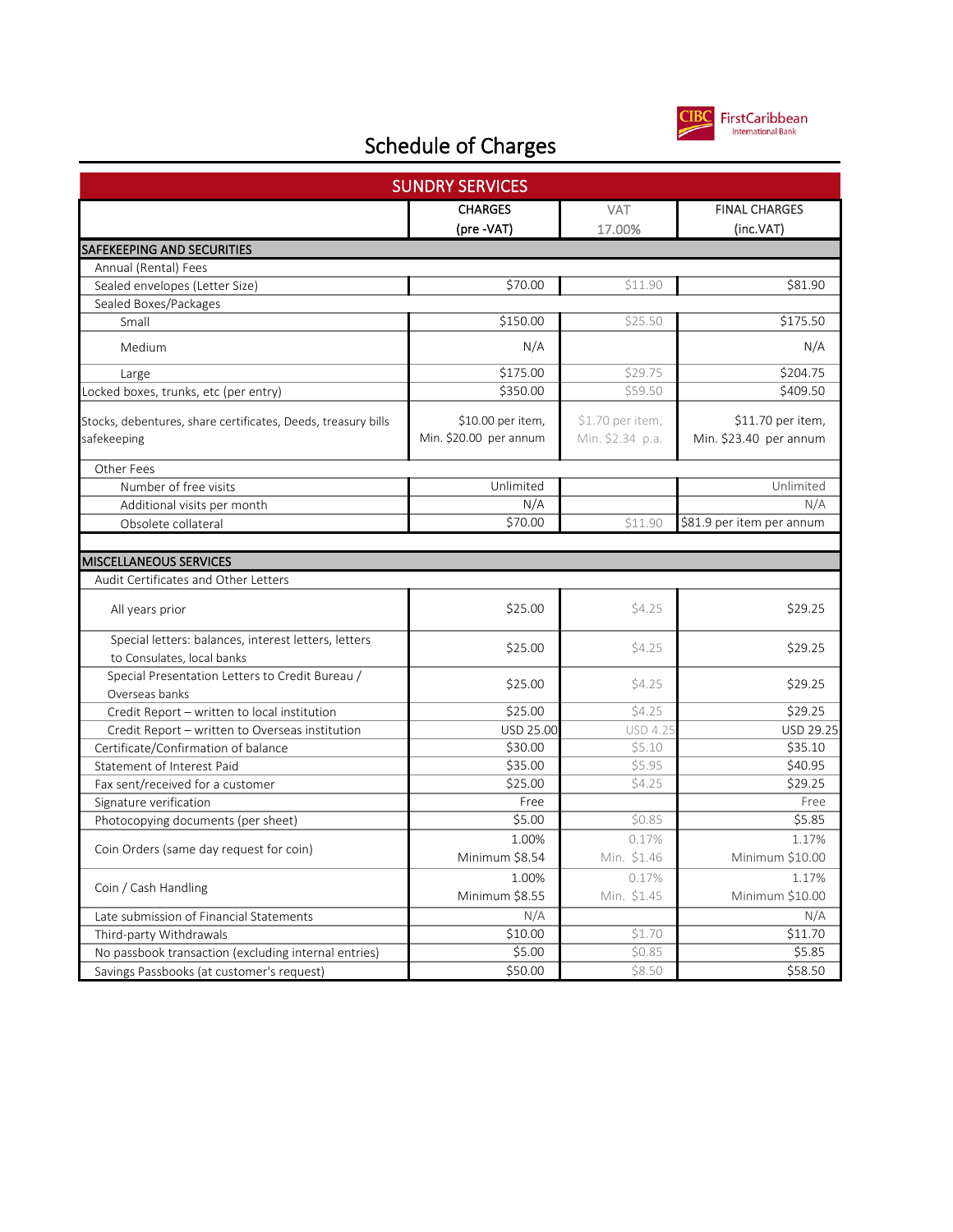

| <b>SUNDRY SERVICES</b>                                    |                                                                   |                      |                                                                   |  |
|-----------------------------------------------------------|-------------------------------------------------------------------|----------------------|-------------------------------------------------------------------|--|
|                                                           | <b>CHARGES</b><br>(pre -VAT)                                      | <b>VAT</b><br>17.00% | <b>FINAL CHARGES</b><br>(inc.VAT)                                 |  |
| <b>LARGE CASH DEPOSITS</b>                                |                                                                   |                      |                                                                   |  |
| Fee for depositing large cash deposits in-Branch          | $$11.54$ per every<br>\$1,000 in cash<br>deposited over \$13,500  | \$1.96               | \$13.5 per every \$1,000 in<br>cash deposited over<br>\$13,500    |  |
| Fee for depositing large cash deposits via Night deposits | \$0.43 per every<br>\$1,000 in cash<br>deposited over<br>\$27,000 | \$0.07               | \$0.50 per every<br>\$1,000 in cash<br>deposited over<br>\$27,000 |  |

*Notes:*

*1. \* - Product/Service Not offered to new clients*

*2. All figures are quoted in Eastern Caribbean Dollars unless otherwise stated.*

*3. \$35.10 NSF fee for all foreign current products.*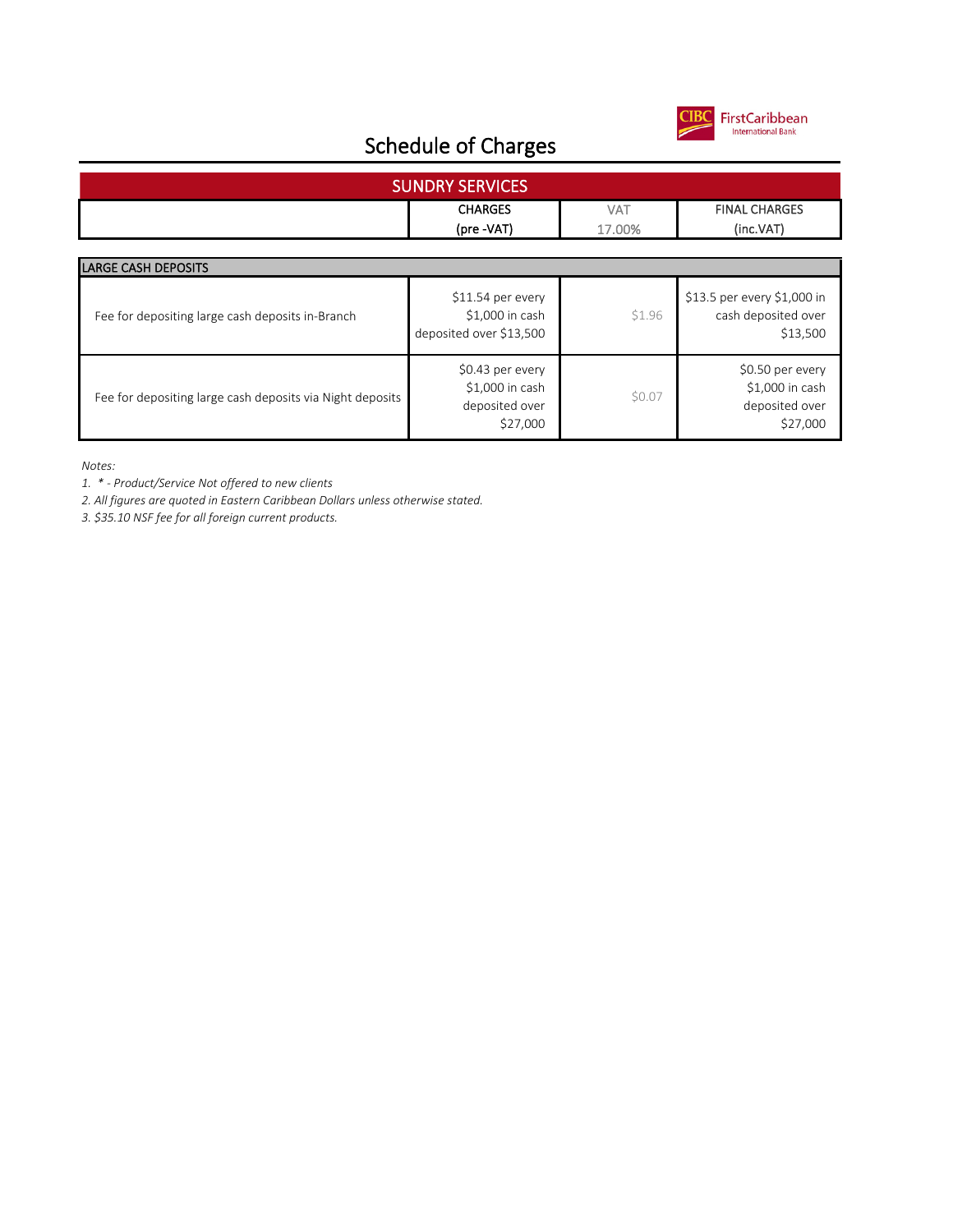

| <b>LENDING AND CARD SERVICES</b>                       |                              |                      |                                   |  |
|--------------------------------------------------------|------------------------------|----------------------|-----------------------------------|--|
|                                                        | <b>CHARGES</b><br>(pre -VAT) | <b>VAT</b><br>17.00% | <b>FINAL CHARGES</b><br>(inc.VAT) |  |
| <b>OVERDRAFTS</b>                                      |                              |                      |                                   |  |
| Set up / Annual Renewal Fee                            | 1.00%                        | 0.17%                | 1.17%                             |  |
|                                                        | Minimum \$100.00             | Min. \$17.00         | Minimum \$117.00                  |  |
| Temporary Overdraft Setup Fee                          | 1.00%                        | 0.17%                | 1.17%                             |  |
|                                                        | Minimum \$100.00             | Min. \$17.00         | Minimum \$117.00                  |  |
| Excess Overdraft Fee (in addition to encroachment      | 1.00%                        | 0.17%                | 1.17%                             |  |
| rate)                                                  | Minimum \$68.38              | Min. \$11.62         | Minimum \$80.00                   |  |
| Unauthorized Overdraft Fee (in addition to             | 2.00%                        | 0.34%                | 2.34%                             |  |
| encroachment rate)                                     | Minimum \$68.38              | Min. \$11.62         | Minimum \$80.00                   |  |
| Note: Overdraft interest rates are charged separately. |                              |                      |                                   |  |
|                                                        |                              |                      |                                   |  |
| <b>CREDIT CARDS</b>                                    |                              |                      |                                   |  |
| See Credit Cards Schedule of Charges                   |                              |                      |                                   |  |
|                                                        |                              |                      |                                   |  |
| VISA DEBIT CARD - LOCAL CURRENCY                       |                              |                      |                                   |  |
| <b>Annual Fees</b>                                     | No Charge                    |                      | No Charge                         |  |
| Fast Card Fees (Courier charges only)                  | \$45.00 USD equiv            | N/A                  | \$45.00 USD equiv                 |  |
| ABM Balance Inquiry Fee:                               |                              |                      |                                   |  |
| At a local FirstCaribbean ABM                          | No Charge                    |                      | No Charge                         |  |
| At another bank's ABM                                  | \$2.00                       | N/A                  | \$2.00                            |  |
| <b>ABM Withdrawals:</b>                                |                              |                      |                                   |  |
| At a local FirstCaribbean ABM                          | No Charge                    |                      | No Charge                         |  |
| At another local bank's ABM                            | 2% Minimum \$8.00            | N/A                  | 2% Minimum \$8.00                 |  |
| At International/Overseas bank's ABM                   |                              |                      |                                   |  |
| (Including FirstCaribbean ABMs in another              | 2% Minimum \$8.00            | N/A                  | 2% Minimum \$8.00                 |  |
| country)                                               |                              |                      |                                   |  |
| Point of Sale Purchases                                | Free                         |                      | Free                              |  |
| Replacement & Additional Cards - Classic               | \$25.00                      | N/A                  | \$25.00                           |  |
| Replacement & Additional Cards - Platinum              | \$25.00                      | N/A                  | \$25.00                           |  |
| <b>Stamp Duty</b>                                      | No Charge                    |                      | No Charge                         |  |
| <b>Declined Transactions:</b>                          |                              |                      |                                   |  |
| At a local FirstCaribbean ABM                          | No Charge                    |                      | No Charge                         |  |
| At another local bank's ABM                            | \$1.50                       | N/A                  | \$1.50                            |  |
| At International/Overseas bank's ABM                   | \$1.50                       | N/A                  | \$1.50                            |  |
| (Including FirstCaribbean ABMs in another country)     |                              |                      |                                   |  |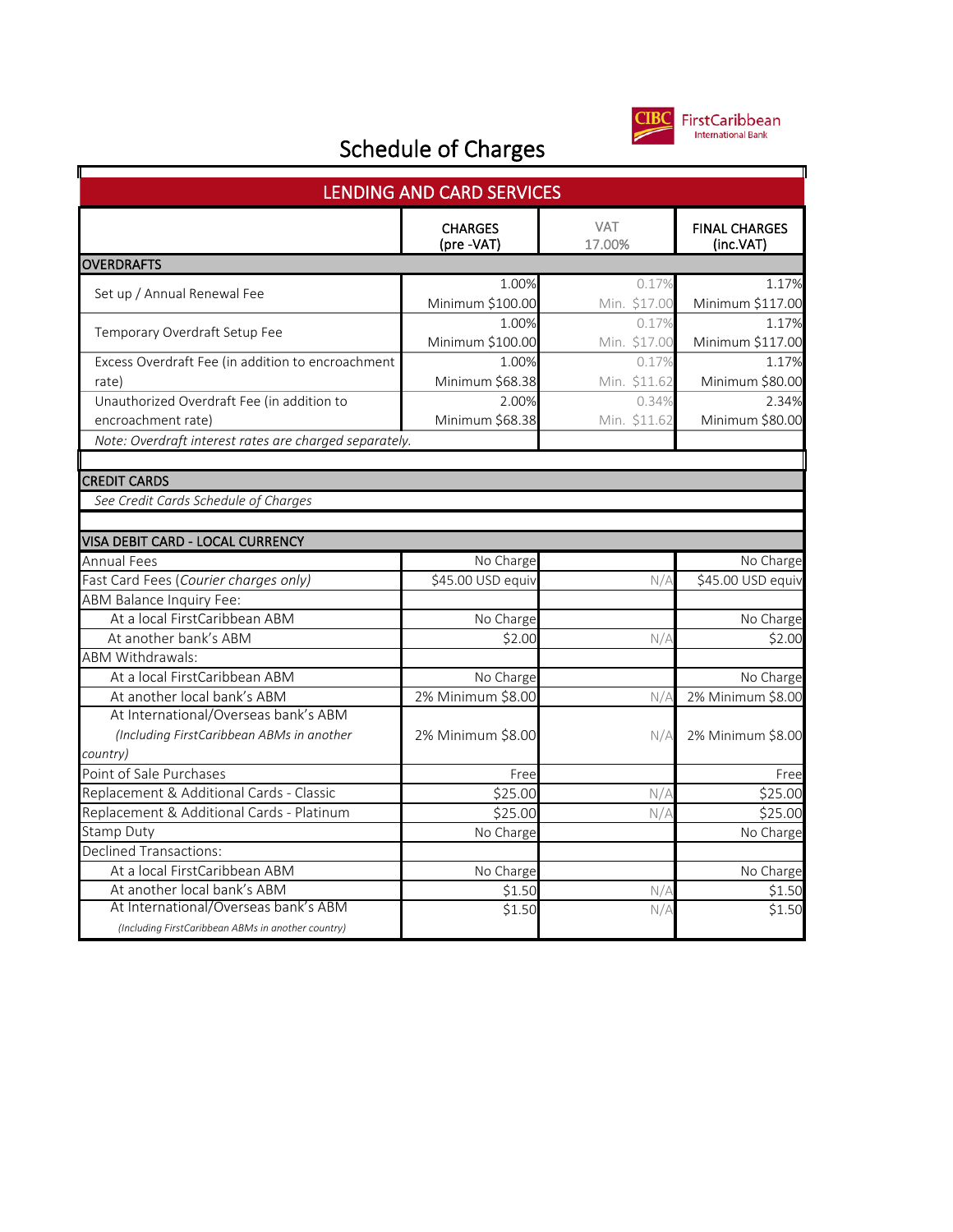| <b>VISA DEBIT CARD - USD CURRENCY</b>     |                   |     |                   |
|-------------------------------------------|-------------------|-----|-------------------|
| <b>Annual Fees</b>                        | No Charge         |     | No Charge         |
| Fast Card Fees (Courier charges only)     | \$45.00           | N/A | \$45.00           |
| ABM Balance Inquiry Fee:                  |                   |     |                   |
| At a local FirstCaribbean ABM             | No Charge         |     | No Charge         |
| At another bank's ABM                     | \$0.50            | N/A | \$0.50            |
| <b>ABM Withdrawals:</b>                   |                   |     |                   |
| At a local FirstCaribbean ABM             | No Charge         |     | No Charge         |
| At another local bank's ABM               | \$3.00            | N/A | \$3.00            |
| At International/Overseas bank's ABM      |                   |     |                   |
| (Including FirstCaribbean ABMs in another | 2% Minimum \$8.00 | N/A | 2% Minimum \$8.00 |
| country)                                  |                   |     |                   |
| Point of Sale Purchases                   | Free              |     | Free              |
| Replacement & Additional Cards - Classic  | \$5.00            | N/A | \$5.00            |
| Replacement & Additional Cards - Platinum | \$10.00           | N/A | \$10.00           |
| <b>Stamp Duty</b>                         | No Charge         |     | No Charge         |
| <b>Declined Transactions:</b>             |                   |     |                   |
| At a local FirstCaribbean ABM             | No Charge         |     | No Charge         |
| At another local bank's ABM               | No Charge         |     | No Charge         |
| At International/Overseas bank's ABM      | \$1.00            | N/A | \$1.00            |
| (Including FirstCaribbean ABMs in another |                   |     |                   |
| country)                                  |                   |     |                   |

*Notes:*

*1. \* - Product/Service Not offered to new clients*

*2. All figures are quoted in Eastern Caribbean Dollars unless otherwise stated.*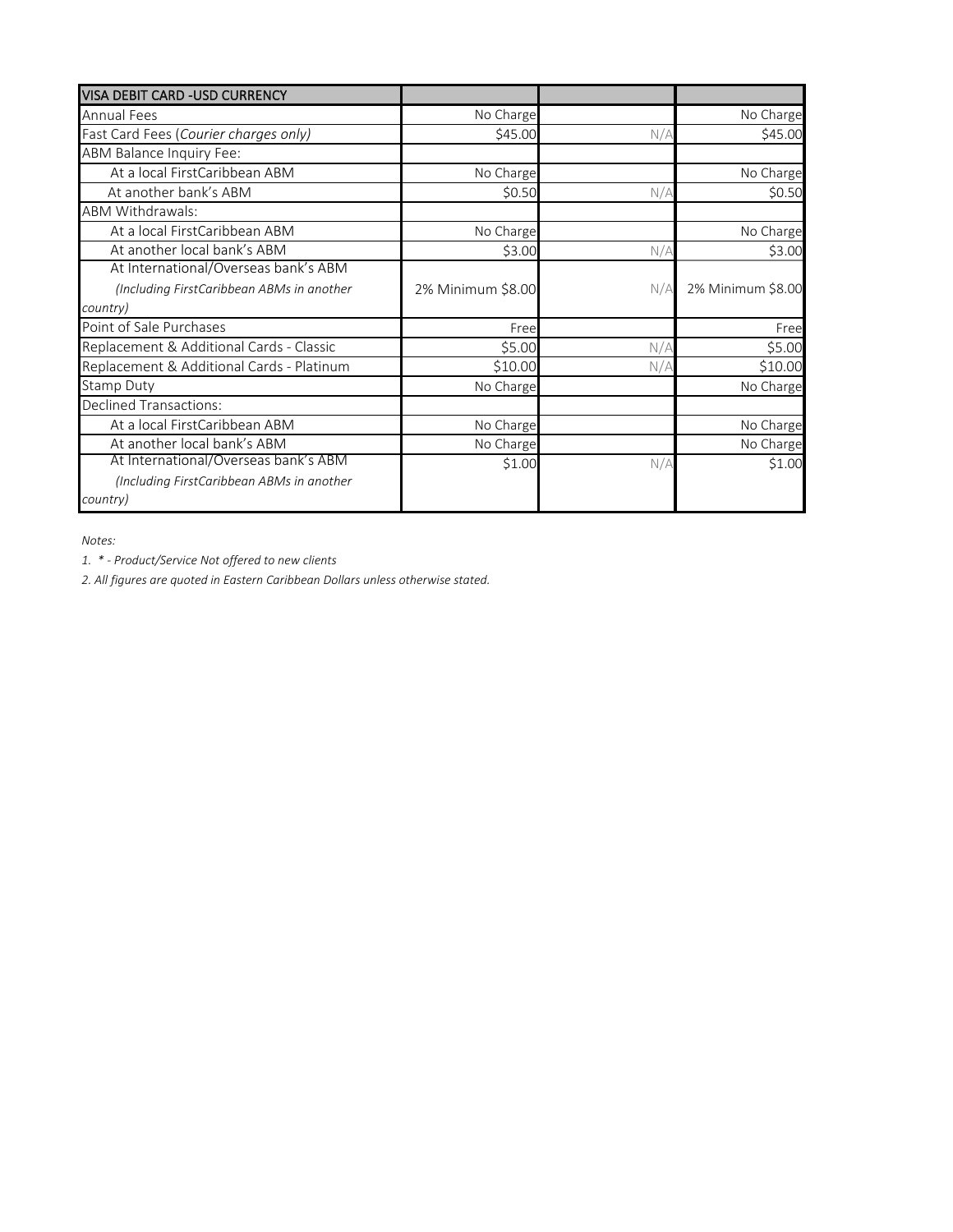

| <b>CORPORATE SERVICES</b>                              |                              |                      |                                   |  |
|--------------------------------------------------------|------------------------------|----------------------|-----------------------------------|--|
|                                                        | <b>CHARGES</b><br>(pre -VAT) | <b>VAT</b><br>17.00% | <b>FINAL CHARGES</b><br>(inc.VAT) |  |
| E-PAY (PAYROLL; SUPPLIER PAYMENTS; DIRECT DEBITS)      |                              |                      |                                   |  |
| Set up                                                 | Free                         |                      | Free                              |  |
| Service Fee (monthly)                                  | Free                         |                      | Free                              |  |
| Operational (per payroll run)                          | \$10.00                      | \$1.70               | \$11.70                           |  |
| Transaction Fee (per credit/payment)                   |                              |                      |                                   |  |
| Per credit to employee account with FirstCaribbean     | \$0.75                       | \$0.13               | \$0.88                            |  |
| Per credit to employee account with Another Bank       | \$1.25                       | \$0.21               | \$1.46                            |  |
| Late transmission of payroll file                      | \$20.00                      | \$3.40               | \$23.40                           |  |
|                                                        |                              |                      |                                   |  |
| E-CHEQUE CARD ACCOUNTS (Product Code 846)              |                              |                      |                                   |  |
| Minimum monthly service fee                            | Free                         |                      | Free                              |  |
| Withdrawals / Cheques per entry                        | \$0.75                       | \$0.13               | \$0.88                            |  |
| Deposits / Credits per entry                           | \$0.75                       | \$0.13               | \$0.88                            |  |
|                                                        |                              |                      |                                   |  |
| MANUAL PAYROLL - PAPER LIST OPTION                     |                              |                      |                                   |  |
| Set up                                                 | Free                         |                      | Free                              |  |
| Service Fee (monthly)                                  | Free                         |                      | Free                              |  |
| Operational (per payroll run)                          | \$50.00                      | \$8.50               | \$58.5+ transaction fee           |  |
| Transaction Fee (per credit/payment)                   |                              |                      |                                   |  |
| Per credit to employee account with FirstCaribbean     | \$3.00                       | \$0.51               | \$3.51                            |  |
| Per credit to employee account with Another Bank       | \$20.00                      | \$3.40               | \$23.40                           |  |
| Late transmission of payroll file                      | \$50.00                      | \$8.50               | \$58.50                           |  |
|                                                        |                              |                      |                                   |  |
| MANUAL PAYROLL - CASH / ENVELOPE OPTION                |                              |                      |                                   |  |
| Set up                                                 | Free                         |                      | Free                              |  |
| Service Fee (monthly)                                  | Free                         |                      | Free                              |  |
| Operational (per payroll run)                          | \$25.00                      | \$4.25               | \$29.25                           |  |
| Transaction Fee (per credit/payment)                   |                              |                      |                                   |  |
| Cash paid to employees                                 | \$3.00                       | \$0.51               | \$3.51                            |  |
| Envelopes filled and paid to employees or collected by | \$5.00                       | \$0.85               | \$5.85                            |  |
| employer                                               | \$50.00                      | \$8.50               | \$58.50                           |  |
| Late transmission of payroll file                      |                              |                      |                                   |  |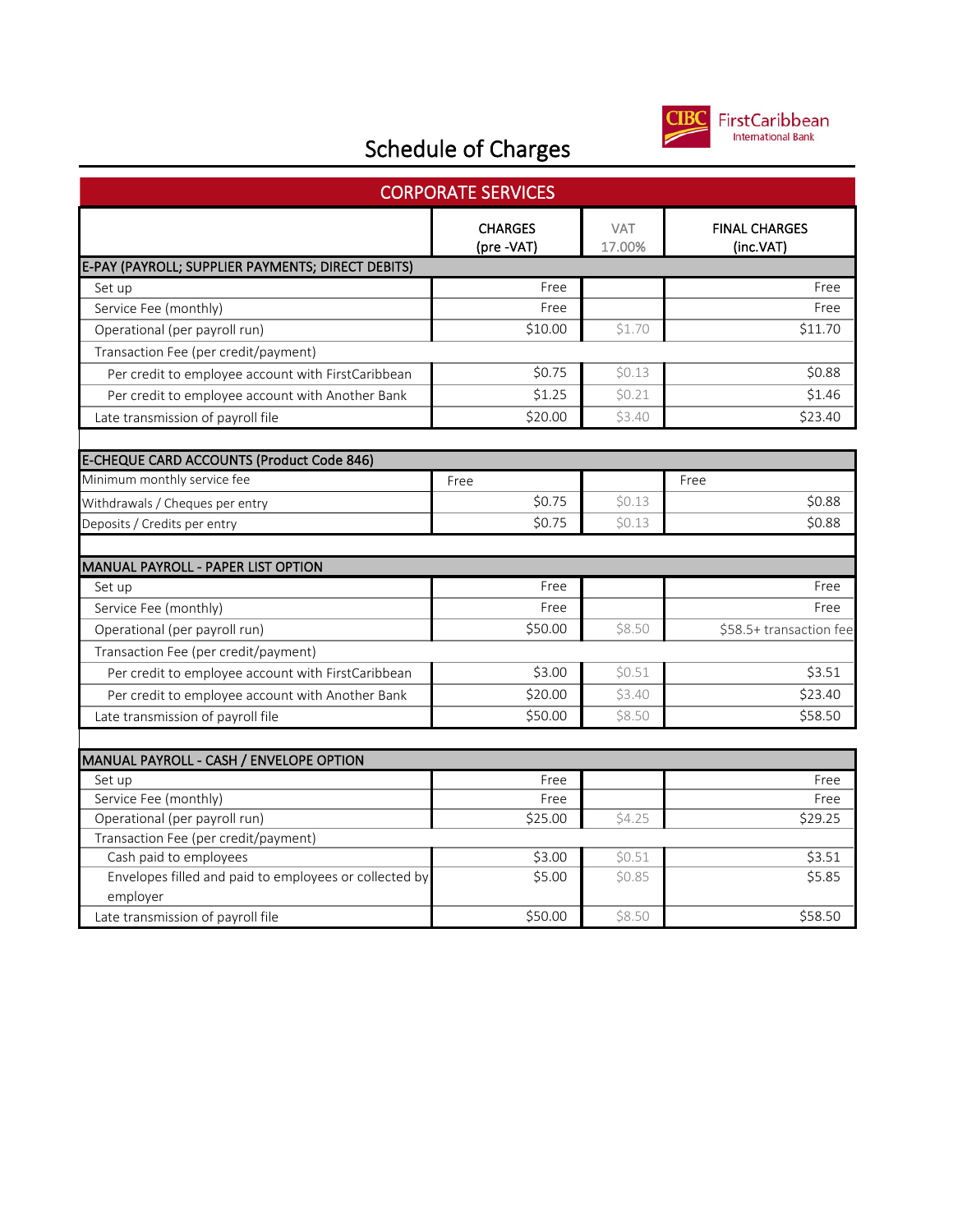

| <b>CORPORATE SERVICES</b>                               |                              |                      |                                   |  |
|---------------------------------------------------------|------------------------------|----------------------|-----------------------------------|--|
|                                                         | <b>CHARGES</b><br>(pre -VAT) | <b>VAT</b><br>17.00% | <b>FINAL CHARGES</b><br>(inc.VAT) |  |
|                                                         |                              |                      |                                   |  |
| <b>OVER-THE-COUNTER PAYROLL</b>                         |                              |                      |                                   |  |
| Set up                                                  | Free                         |                      | N/A                               |  |
| Service Fee (monthly)                                   | Free                         |                      | N/A                               |  |
| Operational (per payroll run)                           | \$80.00                      | \$13.60              | \$93.60                           |  |
| Transaction Fee (per credit/payment)                    |                              |                      |                                   |  |
| Per credit to employee account with FirstCaribbean      | \$3.00                       | \$0.51               | \$3.51                            |  |
| Per credit to employee account with Another Bank        | \$20.00                      | \$3.40               | \$23.40                           |  |
| Same day or immediate request                           | \$100.00                     | \$17.00              | \$117.00                          |  |
|                                                         |                              |                      |                                   |  |
| <b>ONLINE BILL ACCEPTANCE</b>                           |                              |                      |                                   |  |
| Where a company signs up as a Biller on First Caribbean | \$0.86                       | \$0.15               | \$1.00                            |  |
| Internet Banking                                        |                              |                      |                                   |  |
|                                                         |                              |                      |                                   |  |
| <b>DEPOSITORY</b>                                       |                              |                      |                                   |  |
| Annual Fees                                             |                              |                      |                                   |  |
| Disposable Bags                                         | \$213.68                     | \$36.32              | \$250.00                          |  |
| Canvas Wallets                                          | \$256.41                     | \$43.59              | \$300.00                          |  |
| Short Term Rental (30 days or less)                     |                              |                      |                                   |  |
| Disposable Bags                                         | \$29.91                      | \$5.09               | \$35.00                           |  |
| Canvas Wallets                                          | \$42.74                      | \$7.26               | \$50.00                           |  |
| Safekeeping (where contents remain in bag)              |                              |                      |                                   |  |
| Disposable Bags                                         | N/A                          |                      | N/A                               |  |
| Canvas Wallets                                          | N/A                          |                      | N/A                               |  |
| Rebates: Disposable Bags and Canvas Wallets             | 1/12 annual fee for          |                      | 1/12 annual fee for unused        |  |
|                                                         | unused months                |                      | months                            |  |
| Per Package(Disposable Only)                            |                              |                      |                                   |  |
| Small: 9 x 12                                           | \$162.39                     | \$27.61              | \$190.00                          |  |
| Medium: 12 x 16                                         | \$170.94                     | \$29.06              | \$200.00                          |  |
| Large: 19 x 28                                          | \$179.49                     | \$30.51              | \$210.00                          |  |
| Replacement and Repairs                                 |                              |                      |                                   |  |
| Canvas Bag repairs                                      | \$150.00                     | \$25.50              | \$175.50                          |  |
| Canvas Bag replacement                                  | \$150.00                     | \$25.50              | \$175.50                          |  |
| Canvas Bag Keys                                         | \$60.00                      | \$10.20              | \$70.20                           |  |
| Trap Door Key                                           | \$60.00                      | \$10.20              | \$70.20                           |  |
| Additional Key                                          | \$60.00                      | \$10.20              | \$70.20                           |  |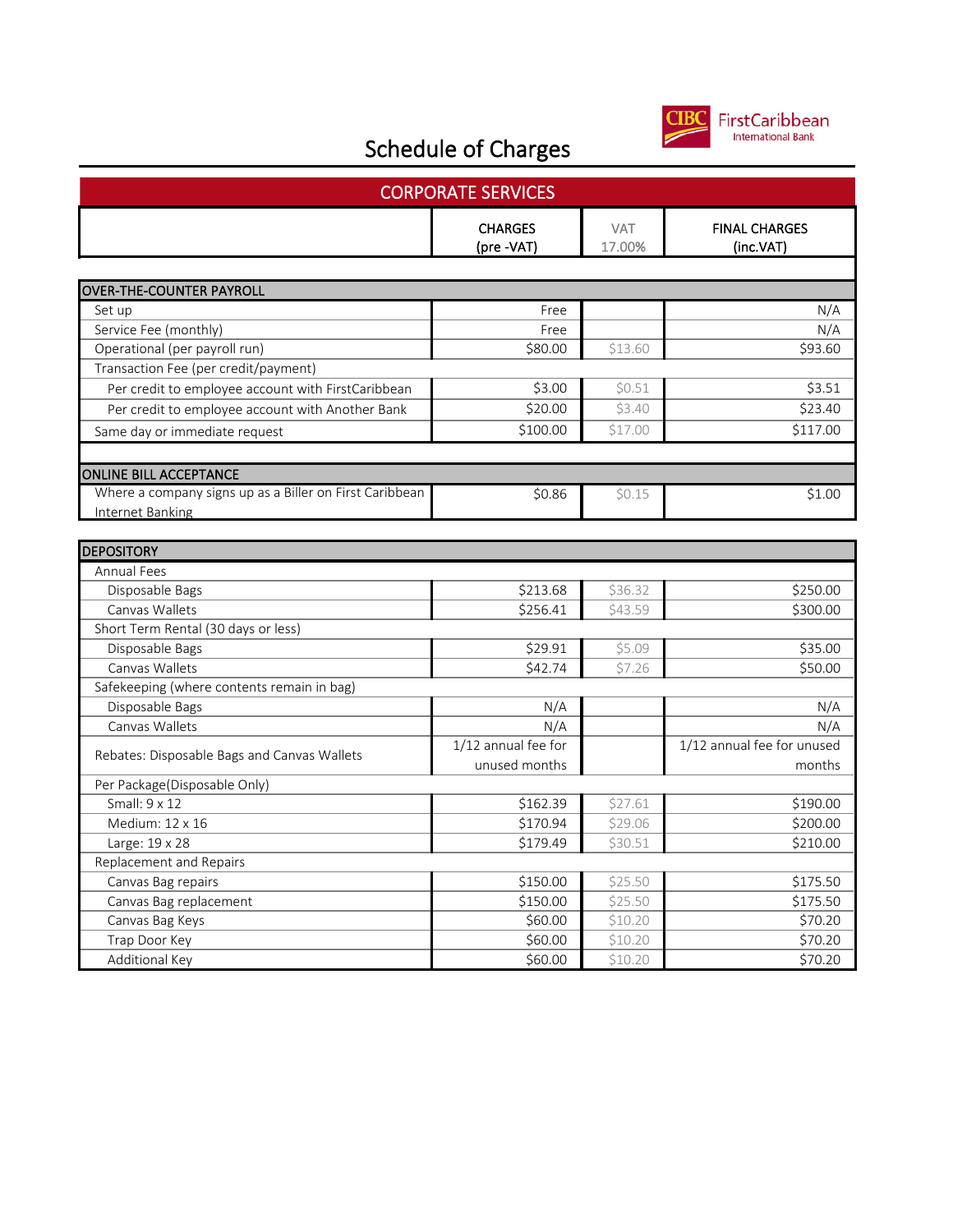

| <b>CORPORATE SERVICES</b>  |                              |                      |                                   |  |
|----------------------------|------------------------------|----------------------|-----------------------------------|--|
|                            | <b>CHARGES</b><br>(pre -VAT) | <b>VAT</b><br>17.00% | <b>FINAL CHARGES</b><br>(inc.VAT) |  |
| <b>E-STATEMENT PRICING</b> |                              |                      |                                   |  |
| <b>Statement Frequency</b> |                              | Fee                  |                                   |  |
| Via Swift:                 |                              |                      |                                   |  |
| Daily                      | XCD\$135.13/USD\$50          | \$22.97              | XCD\$155.4/USD\$58.50             |  |
| Monthly                    | XCD\$40.54/USD\$15           | \$6.89               | XCD\$46.62/USD\$17.55             |  |
| Via Email:                 |                              |                      |                                   |  |
| Daily                      | XCD\$67.56/USD\$25           | \$11.49              | XCD\$77.71/USD\$29.25             |  |
| Weekly                     | XCD\$40.54/USD\$15           | \$6.89               | XCD\$46.62/USD\$17.55             |  |
| Monthly                    | XCD\$27.03/USD\$10           | \$4.60               | XCD\$31.08/USD\$11.70             |  |

| <b>SWEEPS and ZBAs</b> |                     |        |                       |
|------------------------|---------------------|--------|-----------------------|
| Set-upp Fee            |                     |        |                       |
| Standard Set Up        | XCD\$135.13/USD\$50 | くつつ 97 | XCD\$155.4/USD\$58.50 |
| Additional Set Up      | XCD\$27.03/USD\$10  | \$4.60 | XCD\$31.08/USD\$11.70 |

*Notes:*

*1. \* - Product/Service Not offered to new clients*

*2. All figures are quoted in Eastern Caribbean Dollars unless otherwise stated.*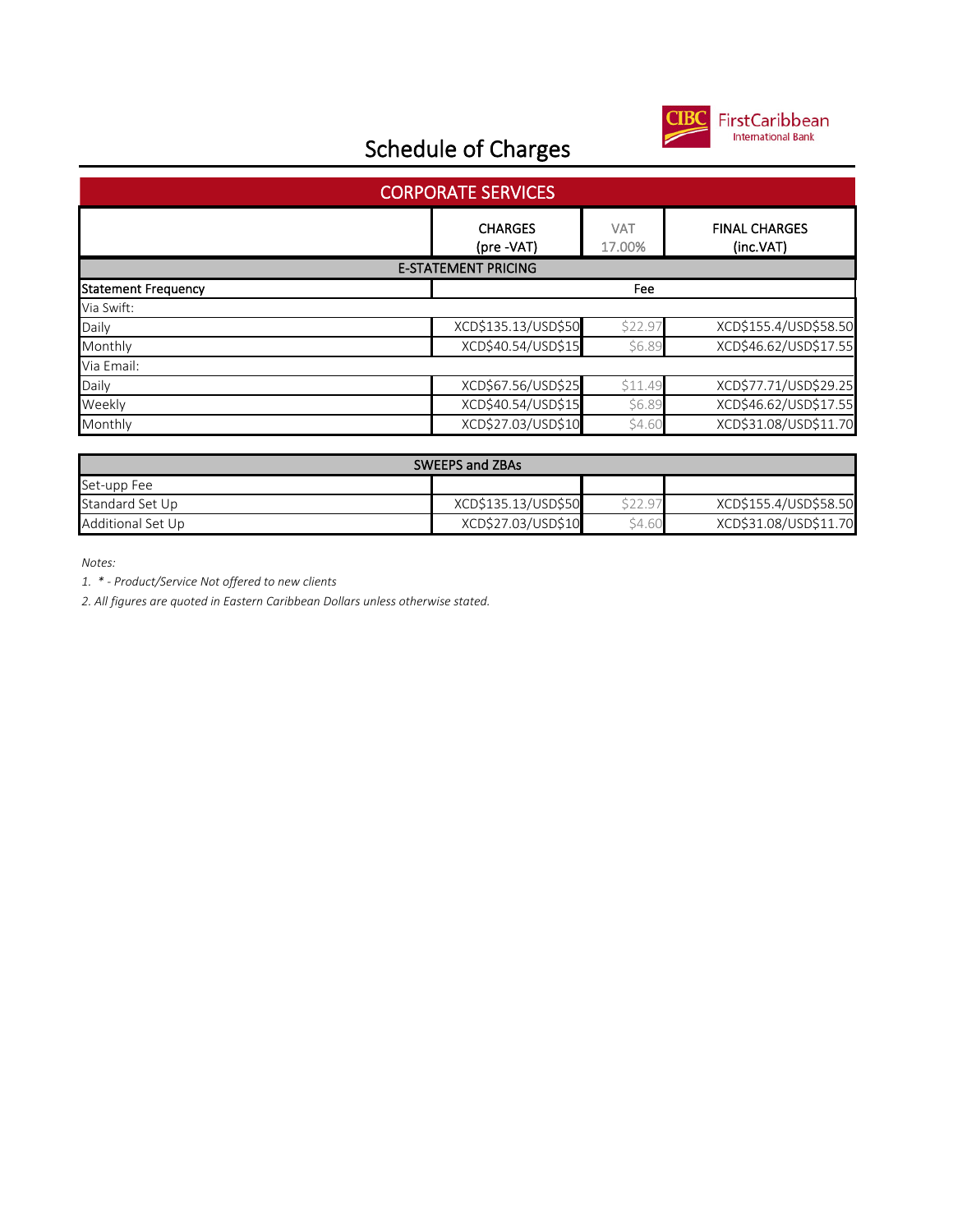

| <b>TRADE SERVICES</b>                                 |                           |                       |                           |
|-------------------------------------------------------|---------------------------|-----------------------|---------------------------|
|                                                       | <b>CHARGES</b>            | <b>VAT</b>            | <b>FINAL CHARGES</b>      |
|                                                       | (pre -VAT)                | 17.00%                | (inc.VAT)                 |
| <b>BONDS, INDEMNITIES &amp; GUARANTEES</b>            |                           |                       |                           |
| All Guarantees and Bonds without full cash collateral | 2.00%<br>Minimum \$175.00 | 0.34%<br>Min. \$29.75 | 2.34%<br>Minimum \$204.75 |
| All Guarantees and Bonds with full cash collateral:   |                           |                       |                           |
| First\$15k                                            | \$110.00                  | \$18.70               | \$128.70                  |
| \$15k - \$50k                                         | \$225.00                  | \$38.25               | \$263.25                  |
| Over \$15k                                            | \$550.00                  | \$93.50               | \$643.50                  |
| LETTERS Of CREDIT                                     |                           |                       |                           |
| Export (Inward) Clean & Documentary:                  |                           |                       |                           |
| <b>Advising Credits</b>                               | \$80.00                   | \$13.60               | $$93.6 + cost$            |
| Amendments to Credits                                 | \$80.00                   | \$13.60               | $$93.6 + cost$            |
|                                                       | 0.50%                     | 0.085%                | 0.585%                    |
| Confirming Credits                                    | Minimum \$110.00          | Min. \$18.70          | Minimum \$128.70          |
| Import (Outward) Clean & Documentary:                 |                           |                       |                           |
| Opening (Irrecovable & Revocable)                     |                           |                       |                           |
| First 3 months or part thereof                        |                           |                       |                           |
| \$0 to \$50k                                          | 1.00%                     | 0.17%                 | 1.17%                     |
| Over \$50k                                            | 0.75%                     | 0.1275%               | 0.8775%                   |
|                                                       | Minimum \$110.00          | Min. \$18.70          | Minimum \$128.70          |
| Each additional month or part thereof                 | 0.25%                     | 0.0425%               | 0.2925%                   |
| Establishment Commission:                             |                           |                       |                           |
| Sight to 3 days - Term                                | Maximum 1 year            |                       | Maximum 1 year            |
| First 3 months or part thereof                        |                           |                       |                           |
| \$0 to \$50k                                          | 1.00%                     | 0.17%                 | 1.17%                     |
|                                                       | 0.75%                     | 0.1275%               | 0.8775%                   |
| Over \$50k                                            | Minimum \$110.00          | Min. \$18.70          | Minimum \$128.70          |
|                                                       | 0.25%                     | 0.0425%               | 0.2925%                   |
| Each additional month                                 | Minimum \$80.00           | Min. \$13.60          | Minimum \$93.60           |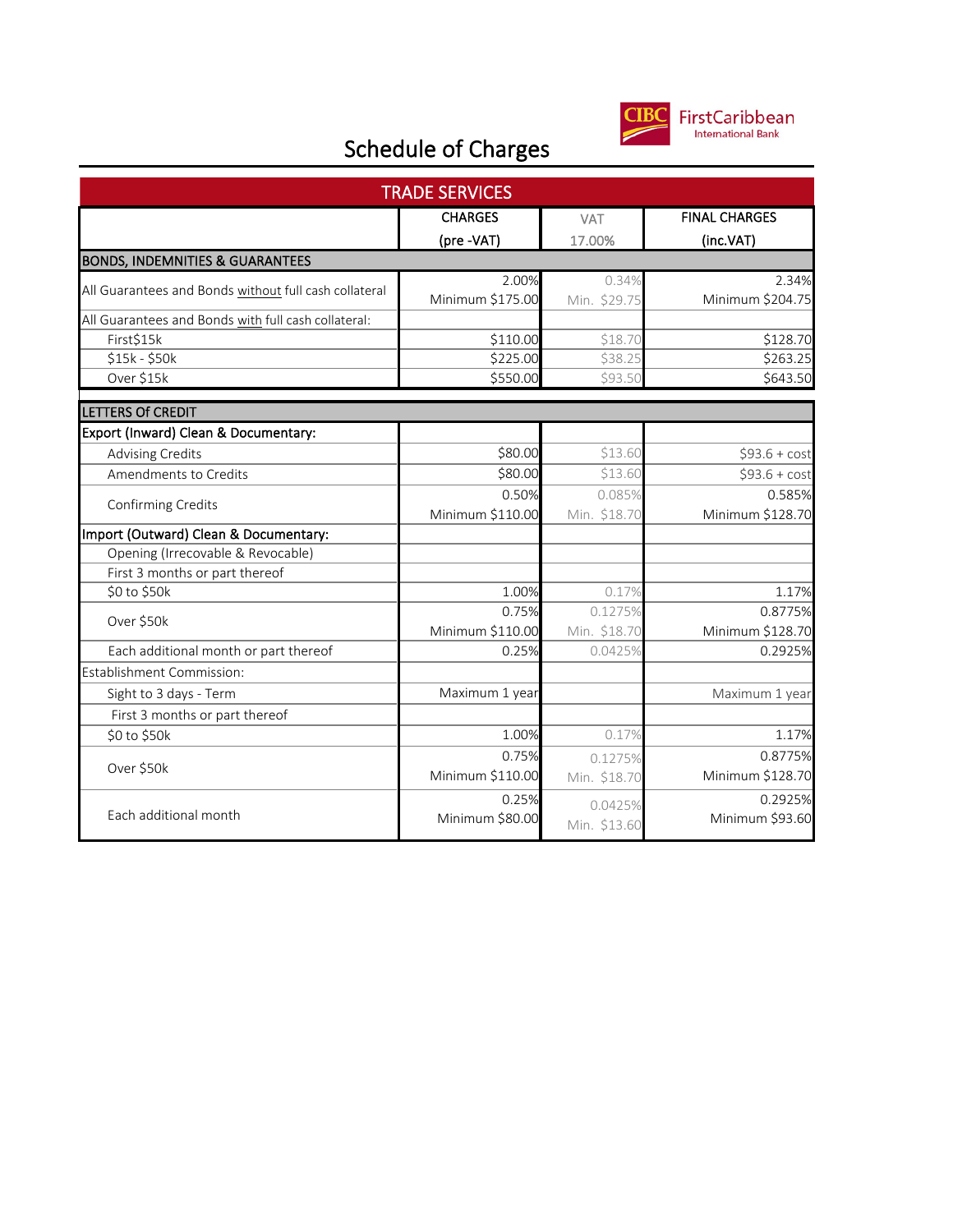

| <b>TRADE SERVICES</b>                                 |                    |               |                            |  |
|-------------------------------------------------------|--------------------|---------------|----------------------------|--|
|                                                       | <b>CHARGES</b>     | VAT           | <b>FINAL CHARGES</b>       |  |
|                                                       | (pre -VAT)         | 17.00%        | (inc.VAT)                  |  |
| LETTERS OF CREDIT: Continued                          |                    |               |                            |  |
| Amendments/Increases/Extensions:                      |                    |               |                            |  |
| Amendments/Cancellations:                             | \$80.00            | \$13.60       | \$93.60                    |  |
|                                                       | 0.25%              | 0.0425%       | 0.2925%                    |  |
| Extensions (up to 1 month; maximum 1 year)            | Minimum \$80.00    | Min. \$13.60  | Minimum \$93.60            |  |
|                                                       | Same rate as       | Same rate as  |                            |  |
| Increases                                             | establishment      | establishment | Same rate as establishment |  |
|                                                       | Min. \$110.00      | Min. \$18.70  | Min. \$128.70              |  |
| Standby credits (e.g. credits in support facilities): |                    |               |                            |  |
| First 3 months or part thereof:                       |                    |               |                            |  |
| \$0 to \$50k                                          | 1.00%              | 0.17%         | 1.17%                      |  |
| Over \$50k                                            | 0.75%              | 0.1275%       | 0.8775%                    |  |
|                                                       | Minimum \$110.00   | Min. \$18.70  | Minimum \$128.70           |  |
|                                                       | 0.25%              | 0.0425%       | 0.2925%                    |  |
| Each additional month                                 | Minimum \$80.00    | Min. \$13.60  | Minimum \$93.60            |  |
| Refunds on prepaid credits                            | Per Demand Rate    |               | Per Demand Rate            |  |
| Branch corresponding charges                          | Per Correspondent  |               | Per Correspondent          |  |
| Interest on Drawings:                                 |                    |               |                            |  |
| Transit                                               | Prime + 5.5%       |               | Prime + 5.5%               |  |
| Clean Encashments of credits within country:          |                    |               |                            |  |
| Set-Up                                                | \$50.00            | \$8.50        | \$58.50                    |  |
| Thereafter                                            | 0.25%              | 0.0425%       | 0.2925%                    |  |
|                                                       | Min. \$15.00; Max. | Min. \$2.55;  | Min. \$17.55; Max. \$64.35 |  |
|                                                       | \$55.00            | Max. \$9.35   |                            |  |
| Clean Encashments of credits outside country:         |                    |               |                            |  |
| Set-Up                                                | \$80.00            | \$13.60       | \$93.60                    |  |
| Thereafter                                            | 0.25%              | 0.0425%       | 0.2925%                    |  |
|                                                       | Min. \$15.00; Max. | Min. \$2.55;  | Min. \$17.55; Max. \$64.35 |  |
|                                                       | \$55.00            | Max. \$9.35   |                            |  |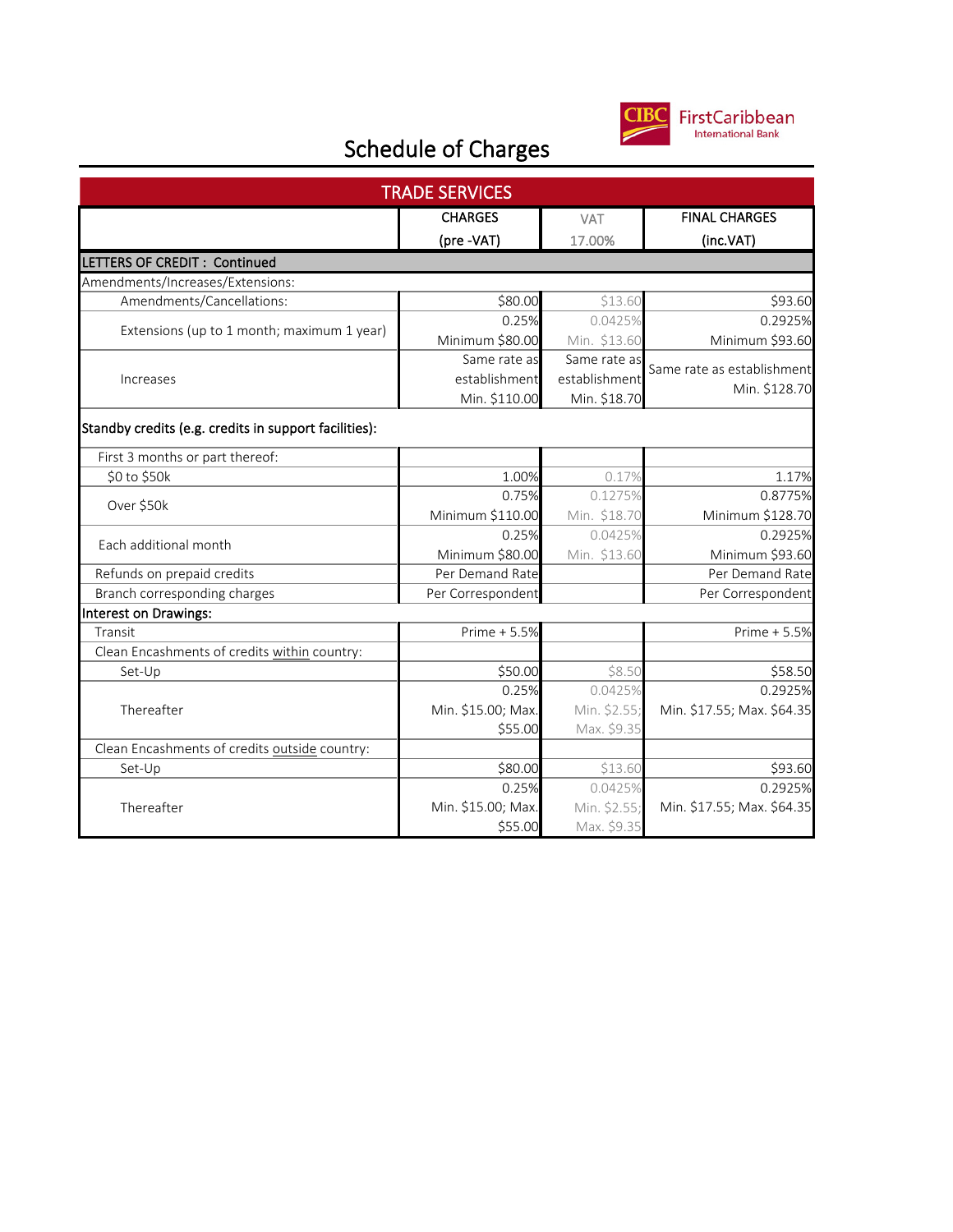

| <b>TRADE SERVICES</b>                                |                 |             |                              |  |
|------------------------------------------------------|-----------------|-------------|------------------------------|--|
|                                                      | <b>CHARGES</b>  | VAT         | <b>FINAL CHARGES</b>         |  |
|                                                      | (pre -VAT)      | 17.00%      | (inc.VAT)                    |  |
| <b>BILLS FOR COLLECTION</b>                          |                 |             |                              |  |
| Outward:                                             |                 |             |                              |  |
| Handling Fee - Sight & Tenor                         |                 |             |                              |  |
| Up to \$1,000                                        | \$40.00         | \$6.80      | \$46.80                      |  |
| Over \$1,000                                         | \$55.00         | \$9.35      | \$64.35                      |  |
| Inward:                                              |                 |             |                              |  |
| <b>Collection Commission</b>                         |                 |             |                              |  |
|                                                      | 1.00%           | 0.17%       | 1.17%                        |  |
| Up to \$25,000                                       | Minimum \$55.00 | Min. \$9.35 | Minimum \$64.35              |  |
| Over \$25,000                                        | 0.75%           | 0.1275%     | 0.8775%                      |  |
|                                                      | Minimum \$55.00 | Min. \$9.35 | Minimum \$64.35              |  |
| Holding Commission:                                  |                 |             |                              |  |
| Sight Bills (commencing month after arrival of       | \$55.00         | \$9.35      |                              |  |
| qoods)                                               |                 |             | \$64.35p.m. or part thereof  |  |
| Delivery orders                                      | \$45.00         | \$7.65      | \$52.65                      |  |
| Shipping guarantees / Guarantees re missing bills of |                 |             |                              |  |
| lading:                                              |                 |             |                              |  |
| First 3 months or part thereof                       | \$65.00         | \$11.05     | \$76.05                      |  |
| Each additional month                                | \$45.00         | \$7.65      | \$52.65                      |  |
| Payments to agents (per payment)                     | \$35.00         | \$5.95      | \$40.95+ Stamp duty +        |  |
|                                                      |                 |             | postage                      |  |
| Return of documents charges                          | \$80.00         | \$13.60     | \$93.60                      |  |
| Storage of Goods (customs bonds)                     | \$80.00         | \$13.60     | \$93.6p.m. or part thereof + |  |
|                                                      |                 |             | out of pocket expenses       |  |
| Extending due date / altering tenor of bill          | \$55.00         | \$9.35      | \$64.35                      |  |
| Bills paid in installments                           | \$55.00         | \$9.35      | \$64.35                      |  |
| Re-shipping of goods                                 | \$170.00        | \$28.90     | $$198.9 + Cost$              |  |
| Endorsement of shipping documents as attorney        | \$40.00         | \$6.80      | \$46.8 per set               |  |
| Endorsement of parcel post notice                    | \$30.00         | \$5.10      | \$35.10                      |  |
| Certificate of transfer of title to goods            | \$40.00         | \$6.80      | \$46.80                      |  |
| Statement of Past Due Bills (Minimum)                | \$30.00         | \$5.10      | \$35.10                      |  |
| Statement of Past Due Bills (Maximum)                | \$40.00         | \$6.80      | \$46.80                      |  |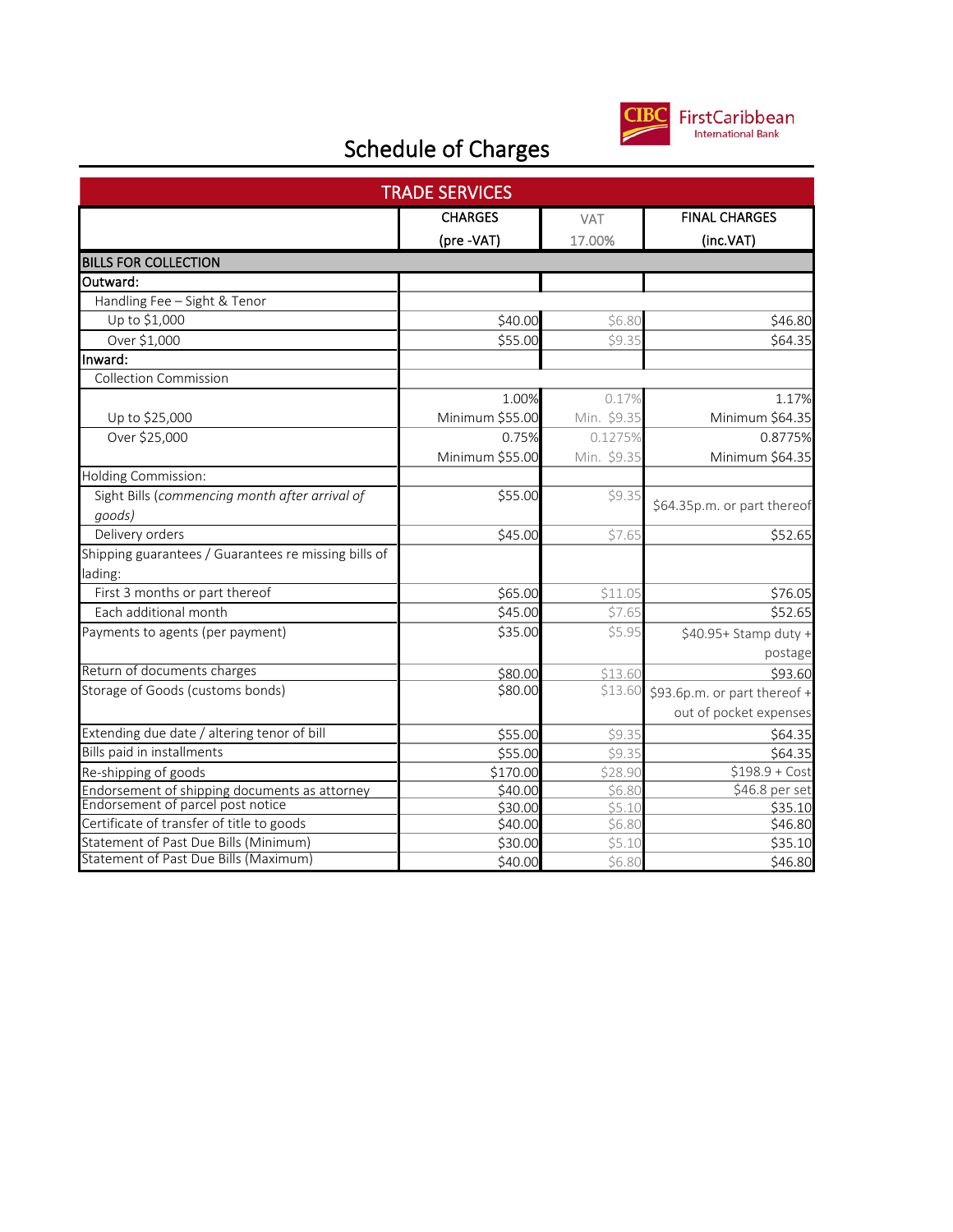

| <b>TRADE SERVICES</b>                                                           |                 |              |                          |  |
|---------------------------------------------------------------------------------|-----------------|--------------|--------------------------|--|
|                                                                                 | <b>CHARGES</b>  | <b>VAT</b>   | <b>FINAL CHARGES</b>     |  |
|                                                                                 | (pre -VAT)      | 17.00%       | (inc.VAT)                |  |
| <b>BILLS FOR COLLECTION (cont'd)</b>                                            |                 |              |                          |  |
| Insurance of goods (per 100)                                                    | \$5.00          | \$0.85       | \$5.85 per 100           |  |
| Protest fee                                                                     | \$170.00        | \$28.90      | \$198.9 + Legal Expenses |  |
| Airmail charges                                                                 | \$3.00          | \$0.51       | $53.51 +$ Stamp duty     |  |
| Bills for acceptance and return                                                 | \$65.00         | \$11.05      | \$76.05                  |  |
| Extension / Alteration / Amendments to bill                                     | N/A             |              | N/A                      |  |
| Letters of undertaking                                                          | \$25.00         | \$4.25       | \$29.25                  |  |
| Remittance of proceeds by wire (On Principal's Cheques received for collection: | See Wire Fees   |              | See Wire Fees            |  |
|                                                                                 |                 |              |                          |  |
| Up to \$1,000.00                                                                | \$40.00         | \$6.80       | \$46.80                  |  |
| Over \$1,000                                                                    | \$55.00         | \$9.35       | \$64.35                  |  |
| Documentary Collections/ Handling Fee:                                          |                 |              |                          |  |
| Up to \$25,000 local equivalent                                                 | 1.00%           | 0.17%        | 1.17%                    |  |
|                                                                                 | Minimum \$55.00 | Min. \$9.35  | Minimum \$64.35          |  |
| Over \$25,000 local equivalent                                                  | 0.75%           | 0.13%        | 0.8775%                  |  |
| Bills Discounted - Clean or Documentary:                                        |                 |              |                          |  |
| Handling Fee - Sight or Tenor                                                   |                 |              |                          |  |
| Up to \$25,000 local equivalent                                                 | 1.00%           | 0.17%        | 1.17%                    |  |
|                                                                                 | Minimum \$80.00 | Min. \$13.60 | Minimum \$93.60          |  |
| Over \$25,000 local equivalent                                                  | 0.75%           | 0.1275%      | 0.8775%                  |  |
|                                                                                 | Minimum \$80.00 | Min. \$13.60 | Minimum \$93.60          |  |
| Interest fee - Sight                                                            | 1.00%           | 0.17%        | 1.17%                    |  |
|                                                                                 | Minimum \$35.00 | Min. \$5.95  | Minimum \$40.95          |  |
| Interest fee - Tenor                                                            | Client Specific |              | Client Specific          |  |